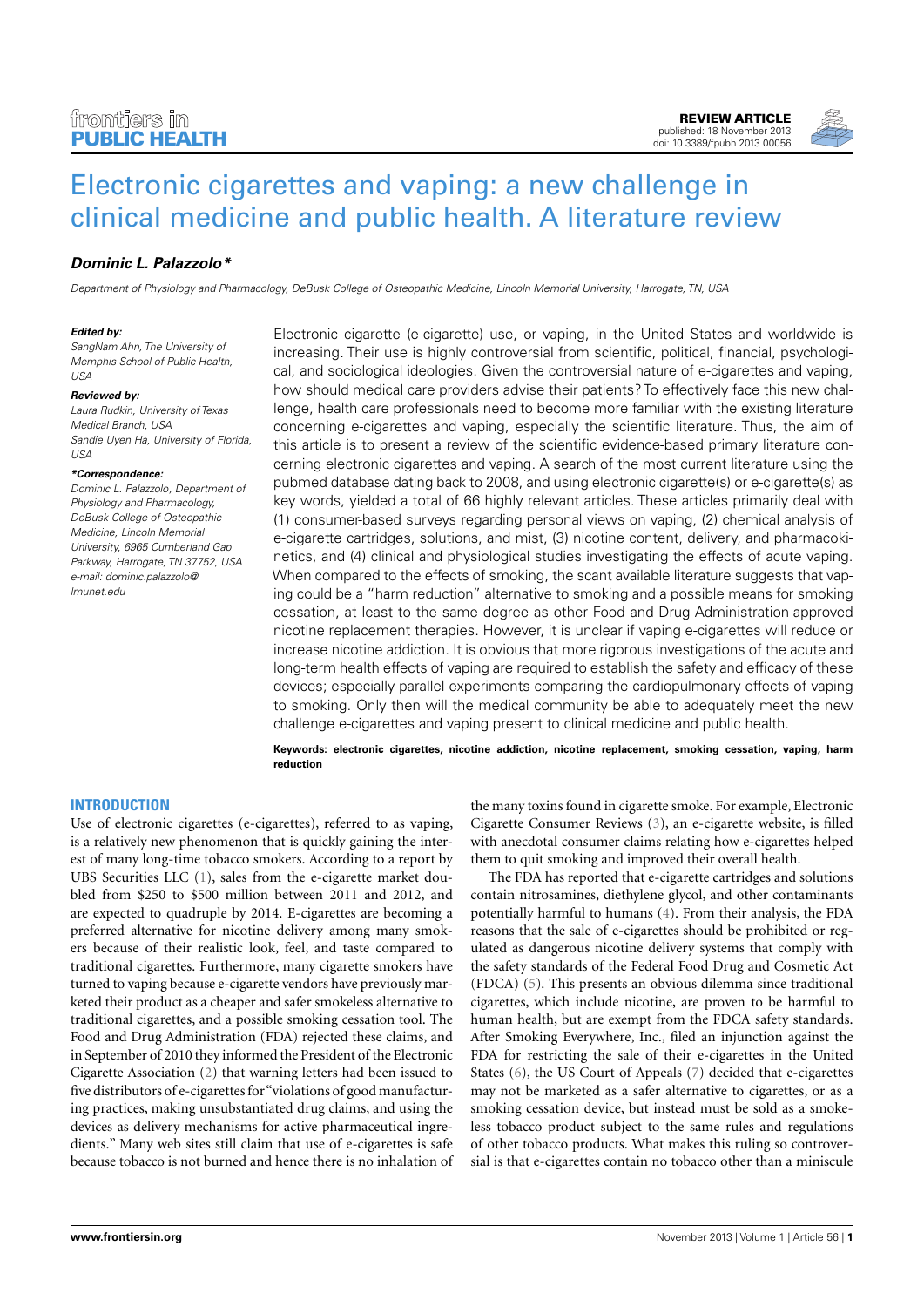quantity found in the tobacco flavoring. Despite the court's decision, e-cigarette vendors have embraced this ruling, and are happy to sell their devices as alternatives to conventional cigarettes, so long as the FDA does not interfere with the sale of their products. Nevertheless, the potential harmful effects of vaping have led the FDA to issue Internet warnings regarding the risks of vaping [\(8\)](#page-16-7). While the FDA has serious concerns regarding their use, Health New Zealand Ltd. (HNZ), a private enterprise which analyzed the safety of the Ruyan® e-cigarette with Ruyan® financial support, recommends the use of e-cigarettes as an alternative to traditional smoking [\(9\)](#page-16-8). HNZ bases its recommendation on the likelihood that vaping is potentially less dangerous than traditional smoking; in other words, their message is "harm reduction." Cahn and Siegel [\(10\)](#page-16-9) support HNZ's recommendation, concluding that "electronic cigarettes show tremendous promise in the fight against tobacco-related morbidity and mortality." In addition to reducing tobacco-related morbidity and mortality, vaping may also reduce harm incurred from second hand smoke and benefit the environment [\(11\)](#page-16-10).

Foulds et al. [\(12,](#page-16-11) [13\)](#page-16-12) believe that more research needs to be conducted to determine the safety and efficacy of e-cigarettes as a smoking cessation tool. However, they also state that individuals who have successfully quit smoking in favor of vaping should continue to use e-cigarettes as a healthier alternative to conventional cigarettes. Although there are clear perceptions among e-cigarette users that e-cigarettes can be used as both a smoking cessation tool, and a safer alternative to smoking, they can be marketed as neither. The FDCA [\(5\)](#page-16-4) precludes their use as a smoking cessation tool, and the Family Smoking Prevention and Tobacco Control Act [\(14\)](#page-16-13) precludes their use as a reduced-risk alternative; therefore, e-cigarettes must be sold as a tobacco product. E-cigarettes could play an important role in the future of smoking cessation, but their use is currently clouded by a tangle of legal and political issues. It is evident that more research on the safety and efficacy of e-cigarettes needs to be conducted, and that more stringent quality control measures should be implemented in order for the legal and political ramifications surrounding these products can be untangled.

The medical community must prepare itself to face the new challenge concerning e-cigarettes and vaping as a "harm reduction" tool. As a consequence of past lessons learned from "Big Tobacco" companies, the medical community is suspicious of ecigarettes and has routinely advised against their use [\(15\)](#page-16-14). The medical community advises on the side of caution, indicating that very little scientific evidence is available to show, one way or the other, that e-cigarettes are safe to use, or that they help in the smoking cessation process. In addition, many physicians fear that patients who vape are merely substituting one form of nicotine addiction for another. While there are certainly potential perils associated with vaping, smoking, the leading cause of preventable disease in the United States, is likely to be more dangerous than vaping, especially when considering the myriad of known toxins found in cigarette smoke and the diseases which they promote. Assuming this premise is true, what should the primary medical focus be for a patient who has successfully transitioned from conventional cigarettes to e-cigarettes? Should it be to maintain smoking abstinence, or should it be to quit vaping? Would it not

be prudent for a patient who is unwilling to quit smoking or give up nicotine to vape instead of smoke? Given these circumstances, how should patients be advised? The potential health hazards of nicotine addiction from smokeless tobacco products have previously been reviewed in a policy statement by the American Heart Association and include hemodynamic effects, endothelial dysfunction, thrombogenesis, systemic inflammation, and other metabolic effects [\(16\)](#page-16-15). Understandably, the medical community [\(15\)](#page-16-14) is concerned that increased availability of e-cigarettes could increase worldwide nicotine dependence, especially among the young as they are enticed by the various flavor options e-cigarettes have to offer. Since vaping does not produce smoke from burning tobacco, the opponents of e-cigarettes fear that traditional smokers will substitute vaping for smoking in settings where smoking is not permitted without any real intention of quitting conventional cigarettes. Furthermore, vaping in public places, coupled with recent e-cigarette commercials on national television, could possibly undermine or weaken current antismoking regulations. Health care professionals will need to consider and weigh what is more harmful to the public, continued smoking or increased nicotine addiction. As e-cigarettes gain greater popularity among smokers, these challenges will undoubtedly occur with increasing frequency.

In order to face this new challenge, health care professionals will need to become familiar with the available scientific evidencebased literature concerning e-cigarettes and vaping. Currently, this literature is sparse, but growing fast, and primarily deals with (1) consumer-based surveys regarding personal views on vaping, (2) chemical analysis of e-cigarette cartridges, solutions, and mist, (3) nicotine content, delivery, and pharmacokinetics, and (4) clinical and physiological studies investigating the acute effects of vaping. Only after reviewing the current literature can physicians and other health care providers give appropriate counsel regarding the role of e-cigarettes and vaping as a safer alternative to smoking, and as a smoking cessation tool [\(17\)](#page-16-16). Consequently, the aim of this article is to provide a review of the current literature concerning e-cigarettes and vaping so that the medical community can better prepare for the new challenge these devices bring to clinical medicine and public health. The search for relevant scientific literature was accomplished using the pubmed database in which the key words electronic cigarette(s) or e-cigarette(s) were used. The search for articles extended back to 2008 and only highly relevant evidence-based primary literature was retrieved for review. Sixty-six articles dealing with surveys soliciting personal views on vaping; studies analyzing potential toxins and contaminants in ecigarette cartridges, solutions, and mist; reports profiling nicotine content, delivery, and pharmacokinetics; and clinical and physiological studies investigating the effects of acute vaping were ultimately used. Of these articles, two were published between 2008 and 2009. Six, ten, and fifteen articles were published in 2010, 2011, and 2012, respectively. Thus far, 33 highly relevant articles have been published in 2013, indicating a progressive increase in e-cigarette related research.

## **CONSUMER-BASED SURVEYS**

Surveys have shown that awareness of e-cigarettes has quadrupled between 2009 and 2011 [\(18\)](#page-16-17) and that they have a high adoption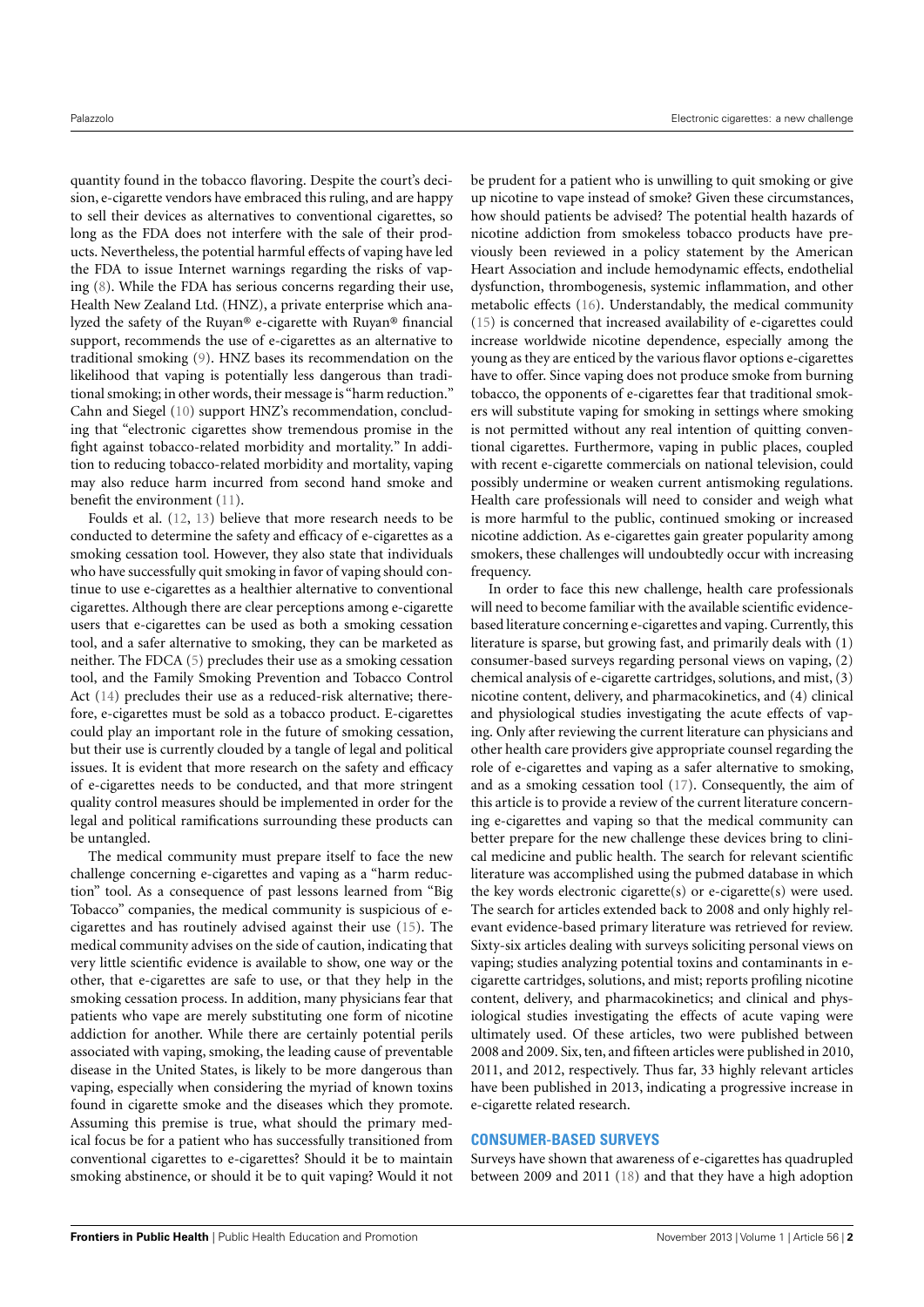rate among traditional smokers [\(19,](#page-16-18) [20\)](#page-16-19). Many current and exsmokers use e-cigarettes as a nicotine replacement therapy (NRT) to help them reduce or quit smoking [\(13,](#page-16-12) [21](#page-17-0)[–25\)](#page-17-1) while others use e-cigarettes as a less harmful alternative to smoking [\(21,](#page-17-0) [23,](#page-17-2) [26,](#page-17-3) [27\)](#page-17-4). At the end of 6 months, Polosa et al. found that vaping e-cigarettes decreased consumption of conventional cigarettes by 80% after 6 months [\(28\)](#page-17-5) and 50% after 24 months [\(29\)](#page-17-6). Caponnetto et al. reported similar reductions in cigarette consumption and cigarette abstinence after a year-long trial of using e-cigarettes in both normal smokers [\(30\)](#page-17-7) and in chronic schizophrenic smokers [\(31\)](#page-17-8). The authors claim that withdrawal symptoms were minimal and that the perception and acceptance of e-cigarettes was satisfactory, even in the schizophrenic patients. The results of Vickerman et al. [\(32\)](#page-17-9) are less optimistic. They reported that nearly a third of 2758 callers to six state tobacco quit lines had ever used e-cigarettes of which 61.7% used the e-cigarettes for <1 month. Barbeau et al. [\(26\)](#page-17-3) reported that using e-cigarettes, in comparison to other FDAapproved NRTs, such as nicotine gum, patches, and inhalers, had less annoying side effects and were more effective in preventing relapse, primarily because vaping retained the psychosocial aspects of real smoking better than the FDA-approved NRTs. Hua et al. [\(33\)](#page-17-10) found a total of 405 different health-related effects (78 positive, 326 negative, and 1 neutral) reported by e-cigarette users in three different online forums. Users reporting negative health-related effects often reported multiple symptoms, while users reporting positive health-related effects usually reported a single symptom. Additionally, negative health-related effects occurred most frequently in the respiratory, neurological, sensory, and digestive systems while the positive health-related effects occurred solely in the respiratory system.

It is possible that the decreased daily consumption of conventional cigarettes among e-cigarette users, as seen in some studies [\(28–](#page-17-5)[31\)](#page-17-8), is at least partially due to a psychological element involving smokers' motivation to quit. Support for this idea is seen in a recent Hawaiian multiethnic study [\(34\)](#page-17-11) involving 1567 traditional smokers of which 13% were also e-cigarette users attempting to quit smoking. This survey reported that smokers who used ecigarettes as a smoking cessation tool were more serious about wanting to quit smoking as compared to smokers who did not use e-cigarettes. In addition, e-cigarettes were also viewed as a viable option to other FDA-approved smoking cessation tools. Sutfin et al. [\(35\)](#page-17-12) surveyed 4444 students from eight North Carolina colleges and found that 216 of these students had experimented with e-cigarettes (ever e-cigarette users) while 4228 had never used ecigarettes (never e-cigarette users). Of the ever e-cigarette users, 12% were never smokers, 30% were former or experimental smokers, 33% were current non-daily smokers, and 9% were current daily smokers compared to 53, 19, 14, and 4%, for the never e-cigarette users, respectively. When the ever e-cigarette users were asked about e-cigarette harm perception, 17% indicated ecigarettes are as harmful as conventional cigarettes,45% responded with less harmful, 3% thought e-cigarettes to be more harmful, and 23% were unsure. The never e-cigarette users responded with 16, 22, 2, and 51%, respectively. This data suggest that vaping is more common, but not exclusive, among traditional smokers. Another statistic revealed that vaping among young college students (mean age  $20.7 \pm 2.9$  years) does not appear to be motivated

by any intention to quit smoking. This is somewhat in contrast to Pokhrel et al. [\(34\)](#page-17-11) who indicated more serious intentions toward smoking cessation among an older population of smokers using e-cigarettes (mean age  $42.3 \pm 1.02$  years) compared to smokers not using e-cigarettes (mean age  $45.63 \pm 0.35$  years). They also reported that individuals who took up vaping as a means to quit smoking were significantly younger and had smoked for less years than those who never vaped.

A concern of the FDA [\(8\)](#page-16-7) and the medical community [\(15\)](#page-16-14) is that availability of e-cigarettes will entice teens and young adults toward vaping, which could ultimately lead to smoking conventional cigarettes. Currently, there is little or no concrete evidence confirming the validity of this concern. Cho et al. [\(36\)](#page-17-13) used data collected from a Korean Health Project to determine awareness and use of e-cigarettes. They found that 10.2% of 4353 students were aware of e-cigarettes, but only 0.5% of those students had actually tried e-cigarettes. Pepper et al. [\(37\)](#page-17-14) conducted a national online survey of 228 male adolescents (ages 11–19) and determined that <1% of these individuals actually tried e-cigarettes. On the other hand, 67% of the respondents were aware of e-cigarettes with awareness being higher among the older boys. Of those individuals who never tried e-cigarettes, 18% were willing to experiment with no preference toward flavored versus unflavored e-cigarettes. Additionally, smokers were more amiable to experiment with ecigarettes than non-smokers. In contrast, discussions with 11 focus groups involving 66 young adults (ages 18–26) revealed that young adults favorably perceive e-cigarettes and other new tobacco products specifically because they come in different flavors and that eliminating these flavors may reduce intentions to try these products [\(38\)](#page-17-15). Another study surveyed 2624 US Midwestern young adults (ages 20–28) and indicated that 69.9% of the respondents were aware of e-cigarettes, but that only 7% actually tried vaping [\(39\)](#page-17-16). Goniewicz et al. [\(40\)](#page-17-17) conducted a survey of students enrolled at 176 nationally representative Polish high schools (ages 15–19) and universities (ages 20–24) and reported that 23.5% of high school students and 19% of university students had ever tried e-cigarettes. Of all the students who tried e-cigarettes, only 3.2% were non-smokers, which compares closely to the 4.9% reported by Sutfin et al. [\(35\)](#page-17-12). Other strong correlates of e-cigarette use among adolescents include male gender, and having parents who smoke [\(36,](#page-17-13) [40\)](#page-17-17). While a small percentage of young non-smokers experiment with e-cigarettes, it is more likely that young smokers will experiment with e-cigarettes. One fact emerges from these studies; as e-cigarette popularity increases, so does awareness of them among young individuals. How increasing awareness will ultimately affect e-cigarette usage by adolescent and young adults remains to be seen.

A number of studies [\(41](#page-17-18)[–43\)](#page-17-19) indicate that all forms of NRT are at least initially successful in maintaining cigarette abstinence. However, the successful long-term smoking cessation rate still remains relatively low. Employing a meta-analysis study, Hughes et al. [\(41\)](#page-17-18) found the 6-month smoking quit rates for NRTs to be between 1 and 11% in seven studies as compared to between 3 and 5% in smokers who tried to quit on their own [\(44\)](#page-17-20). Rennard et al. [\(42\)](#page-17-21) reported a quit rate of 8% among smokers who used the nicotine inhaler for 15 months. In contrast, few studies have tested e-cigarettes as a smoking cessation tool [\(28,](#page-17-5) [29,](#page-17-6) [45\)](#page-17-22). From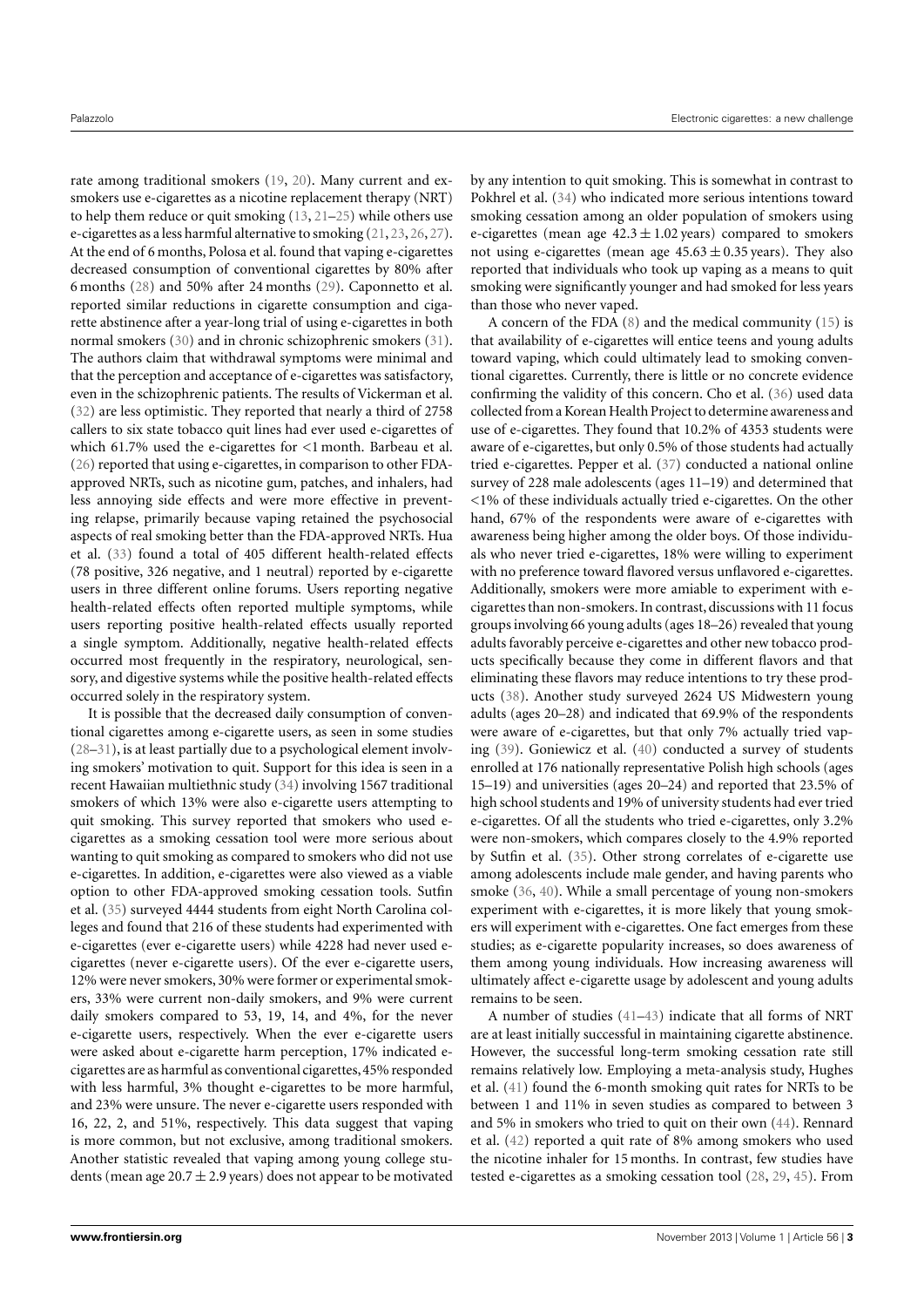an online survey, Siegal et al. [\(45\)](#page-17-22) reported that 31% (69 of 216) of the respondents were no longer smoking cigarettes after 6 months of using e-cigarettes. Of those respondents who quit smoking, 57% were still using e-cigarettes, 9% were using other tobacco free nicotine products, and 34% were completely nicotine free. Polosa et al. [\(28\)](#page-17-5) investigated the effect of e-cigarettes on smoking cessation and discovered that 22.5% (9 of 40) of the participants had not had a cigarette in 6 months. Of that cohort, 67% were still using e-cigarettes while 33% were nicotine free. Similar results were reported in a 24-month study by Polosa et al. [\(29\)](#page-17-6). These studies and others [\(46,](#page-17-23) [47\)](#page-17-24) suggest that e-cigarettes could play a role in smoking reduction and cessation, and as a result could reduce the harm incurred by smoking as effectively as any FDAapproved NRT. However, the role of e-cigarettes on total nicotine abstinence is still highly questionable, and it has been suggested that one form of nicotine addiction is simply replacing another [\(26\)](#page-17-3). A summary of the studies involving consumer-based surveys regarding personal views of vaping are shown in **[Table 1](#page-4-0)**.

## **CHEMICAL ANALYSIS OF E-CIGARETTE CARTRIDGES, SOLUTIONS, AND MIST**

The ingredients found in e-cigarette cartridges and solutions are relatively few, and for the most part non-toxic and noncarcinogenic, especially in the low quantities delivered. They include nicotine, propylene glycol, glycerin, and tobacco flavoring [\(4,](#page-16-3) [48\)](#page-17-25). Propylene glycol, an FDA-approved solvent used in foods, a vehicle for intravenous diazepam, and as the major ingredient found in e-cigarette fluids, makes up about 90% of the solution [\(9\)](#page-16-8). Certain contaminates, most of which are derived from tobacco flavoring, have been detected in e-cigarettes. A small amount of diethylene glycol (approximately 1%), a known carcinogen and an ingredient in anti-freeze, was also detected in one out of 18 cartridges analyzed by the FDA [\(4\)](#page-16-3). The source of the diethylene glycol contamination is not clear but could reflect the use of non-pharmaceutical grade propylene glycol [\(10\)](#page-16-9). In comparison, cigarette smoke from burned tobacco products contains thousands of compounds, many of which have been shown to induce or promote carcinogenesis [\(49\)](#page-17-26); specifically the trace metals (i.e., cadmium, arsenic, chromium, nickel, and lead), the tobacco specific N-nitrosamines (TSNA), the polycyclic aromatic hydrocarbons (PAHs), and the volatile organic compounds (VOCs). While investigations have shown some of these hazardous compounds to be present in e-cigarette cartridges, solutions, and mist, there are only a few reports detecting levels of these contaminates high enough to be of significant risk to humans. The HNZ study [\(9\)](#page-16-8) found levels of arsenic cadmium, chromium, nickel, and lead to be undetectable in e-cigarette cartridge liquid. In contrast, Williams at al. [\(50\)](#page-17-27) found levels of lead, chromium, and nickel in e-cigarette aerosol to be equivalent to, and in some cases higher than, what has been reported for cigarette smoke. They indicate that the primary source of these trace metals are the filaments inside the e-cigarette cartomizer (i.e., the aerosolizing component of the e-cigarette), and conclude that improved quality control of e-cigarette design and manufacturing would greatly reduce the presence of these trace metals. The FDA [\(4\)](#page-16-3) and HNZ [\(9\)](#page-16-8) both reported that e-cigarettes contain trace amounts of TSNAs, but the levels found in the e-cigarettes represent only a very small

fraction  $(0.008 \mu g/e$ -cigarette cartridge containing 16 mg of nicotine) of what is typically found in traditional cigarettes  $(6.3 \mu g$ /full flavor Marlboro cigarette) [\(51\)](#page-17-28). To put this into perspective, an ecigarette cartridge is good for about 150–300 puffs while a single conventional cigarette is good for about 10–15 puffs [\(52\)](#page-17-29). The amount of total TSNAs found in other FDA-approved nicotine products was roughly equivalent to the total amount of TSNAs found in e-cigarettes [\(9,](#page-16-8) [10\)](#page-16-9). Other studies [\(11,](#page-16-10) [53–](#page-17-30)[56\)](#page-17-31) confirm the low levels of TSNAs present in e-cigarette solutions and vapor, as well as the low or undetectable levels of particulate matter, trace metals, VOCs, and PAHs, especially when compared to the amounts present in cigarette smoke.

As previously mentioned [\(2\)](#page-16-1), the FDA issued warnings to several e-cigarette companies for selling e-cartridges and refill solutions containing active pharmaceutical ingredients such as rimonabant (Zimulti®) for the purpose of losing weight and reducing smoking addiction, and tadalafil (the active ingredient in Cialis®) for the purpose of increasing sexual capacity. FDA analyses of these e-cartridges and solutions revealed the presence of aminotadalafil and not tadalafil, and the presence of an oxidative product of rimonabant, as well as rimonabant [\(57\)](#page-17-32), although the amount of either of these substances that is able to transfer from liquid to vapor phase is low [\(58\)](#page-17-33). **[Table 2](#page-8-0)** summarizes the studies involving chemical analyses of e-cigarette cartridges, solutions, and mist.

## **NICOTINE CONTENT, DELIVERY, AND PHARMACOKINETICS**

E-cigarettes are designed to deliver nicotine in an aerosolized manner that simulates an authentic smoking experience without the real smoke. In this respect, e-cigarettes are similar to the FDA-approved nicotine inhaler. Bullen et al. [\(59\)](#page-17-34) determined the Ruyan® e-cigarette had a nicotine pharmacokinetic profile very similar to the Nicotrol® inhaler, but the study's participants thought the e-cigarettes were more pleasant to use and produced less irritation to the mouth and throat. For e-cigarettes, the nicotine is delivered through cartridges prefilled with a nicotine solution or cartridges that the user fills with a nicotine refill solution. In either case, the nicotine concentration of the solutions or cartridges can be purchased in strengths ranging from 0 to 24 mg or more, according to user preference. Unfortunately, the amounts of nicotine specified on the labels of various brands of e-cartridges and solutions have not always been accurate or consistent [\(60\)](#page-17-35). The FDA [\(4,](#page-16-3) [57,](#page-17-32) [58\)](#page-17-33) confirmed the ability of e-cigarettes to deliver nicotine, but stated there is too much variability in the amount of nicotine delivered per puff of any e-cigarette cartridge for them to be considered safe. Repeated analysis of a menthol high strength Njoy® e-cigarette cartridge (18 mg of nicotine) yielded nicotine deliveries of 26.8, 34.9, and  $43.2 \mu$ g/100 ml puff. The medium strength Smoking Everywhere® e-cigarette cartridge (11 mg of nicotine) and the medium strength Njoy® e-cigarette cartridge (12 mg of nicotine) delivered 15.7 and  $10.6 \,\mu$ g nicotine/100 ml puff, respectively, and were found to be similar to the 10-mg Nicotrol<sup>®</sup> inhaler shown to deliver  $15.2 \mu$ g nicotine/100 ml puff. Of major concern is that some e-cartridges and solutions that were labeled as containing 0 mg of nicotine did in fact contain some nicotine [\(4,](#page-16-3) [57\)](#page-17-32). The FDA [\(4,](#page-16-3) [58\)](#page-17-33) also detected small quantities of cotinine, a metabolite of nicotine, and several nicotine related impurities to include, anabasine, anatabine, myosmine, and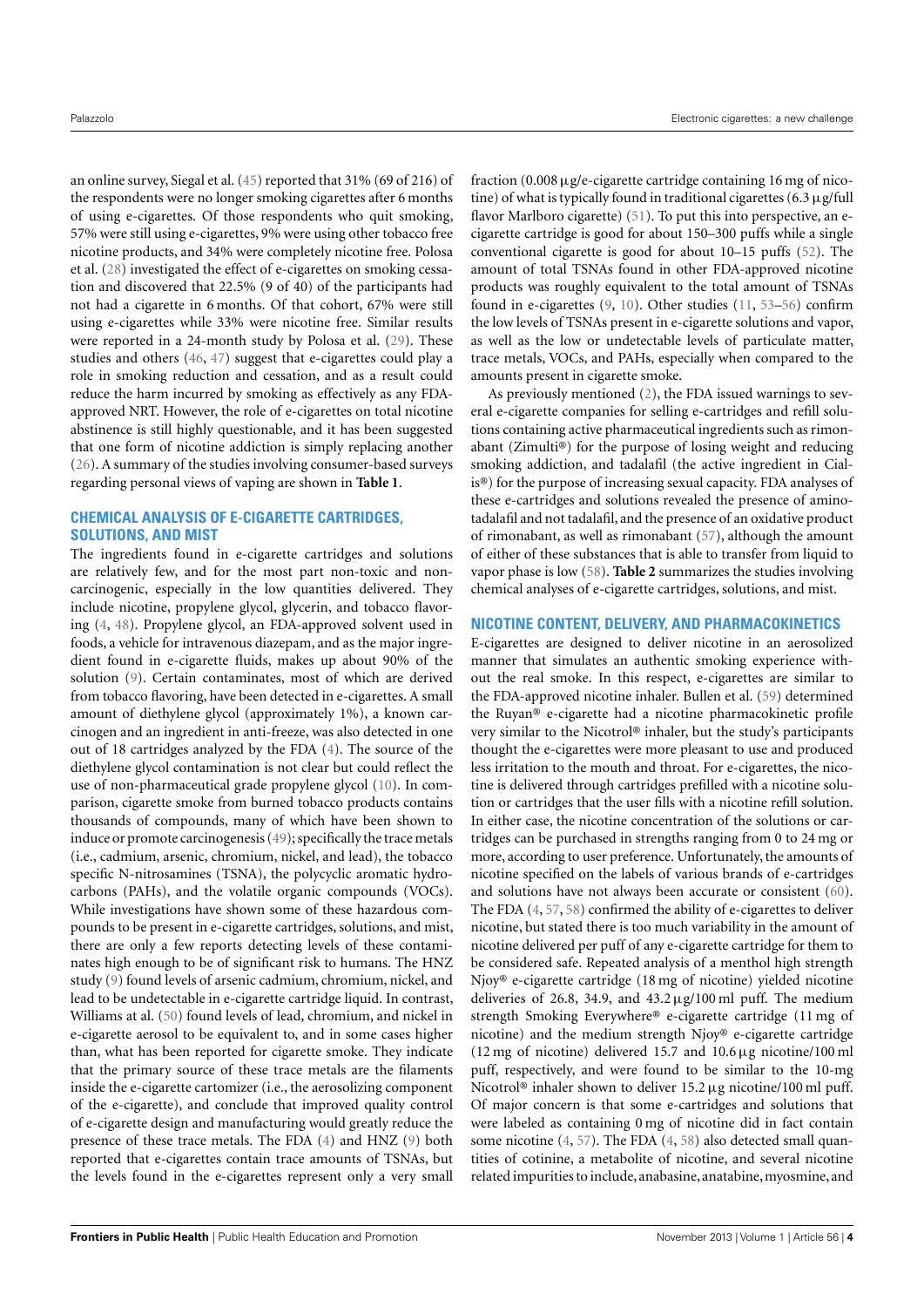| <b>Authors (Reference)</b>               | Study design                                                                                                            | <b>Participants</b>                                                                                                                                 | <b>Participant's location</b>                                                                                                                                                           | <b>Key finding</b>                                                                                                                                                                                                                                                                          |
|------------------------------------------|-------------------------------------------------------------------------------------------------------------------------|-----------------------------------------------------------------------------------------------------------------------------------------------------|-----------------------------------------------------------------------------------------------------------------------------------------------------------------------------------------|---------------------------------------------------------------------------------------------------------------------------------------------------------------------------------------------------------------------------------------------------------------------------------------------|
|                                          |                                                                                                                         |                                                                                                                                                     | STUDIES REPORTING POSITIVE OR NEUTRAL IMPACT OF E-CIGARETTES, VAPING, OR HARM REDUCTION                                                                                                 |                                                                                                                                                                                                                                                                                             |
| Etter (21)                               | Online French survey<br>at www.StopTabac.ch                                                                             | 81 Respondents, ages<br>19-65, 77% male, 63%<br>former smokers, 23% daily<br>smokers, 13% occasional<br>smokers                                     | 81% France<br>8% Belgium<br>6% Canada<br>5% Switzerland                                                                                                                                 | E-cigarettes were used to quit<br>smoking                                                                                                                                                                                                                                                   |
| Cho et al. (36)                          | Survey of adolescents<br>from five schools<br>participating in a 2008<br><b>Health Promotion</b><br><b>Fund Project</b> | 4353 Adolescent students                                                                                                                            | Korea                                                                                                                                                                                   | 444 adolescent students had heard<br>of e-cigarettes. 22 adolescents had<br>ever tried e-cigarettes. Significant<br>predictors of e-cigarette use include<br>male gender and cigarette smoking<br>experience                                                                                |
| Etter and Bullen<br>(22)                 | Survey of visitors to<br>websites and online<br>discussion forums                                                       | 3587 Respondents, ages<br>31-52, 63% male, 70%<br>former smokers, 19% daily<br>smokers, 11% occasional<br>smokers                                   | 62% United States<br>14% France<br>6% United Kingdom<br>4% Switzerland<br>3% Canada                                                                                                     | E-cigarette users believe that<br>e-cigarettes helped them to quit or<br>reduce smoking, and that vaping is<br>less toxic than smoking                                                                                                                                                      |
| Foulds et al. (12)                       | Survey conducted at<br>e-cigarette<br>enthusiast's<br>convention                                                        | 104 Respondents, mean<br>age $34 \pm 9$ , 74% male,<br>88% Caucasian, 78%<br>former smokers, 19% daily<br>smokers                                   | Philly Vapefest, 2011,<br>Philadelphia, PA                                                                                                                                              | E-cigarette users believe that<br>e-cigarettes helped them to quit<br>smoking, and vaping is less harmful<br>than smoking                                                                                                                                                                   |
| Polosa et al. (28)                       | Tracking daily<br>consumption of<br>cigarettes for<br>6 months                                                          | 40 Subjects (26 males)<br>began and 27 subjects (18<br>males) ended 6 months<br>later<br>Mean age $43 \pm 9$ years<br>Years smoked $27 \pm 9$ years | Recruited from the local<br>hospital staff in Catania, Italy                                                                                                                            | Vaping e-cigarettes decreased<br>consumption of traditional<br>cigarettes as verified by exhaled<br>carbon monoxide                                                                                                                                                                         |
| Siegal et al. (45)                       | Online survey of new<br>e-cigarette users who<br>recently purchased<br>Blue e-cigarettes                                | 216 Respondents (72%<br>male), ages 18-65+ years,<br>smokers for 5-30+ years                                                                        | Worldwide, E-mail addresses<br>were provided for 5000 first<br>time online e-cigarette<br>purchasers from the<br>Blue-cigarette distributor and<br>served as the pool of<br>respondents | After 6 months of vaping, 31% of<br>respondents were no longer<br>smoking cigarettes                                                                                                                                                                                                        |
| Goniewicz and<br>Zielinska-Danch<br>(40) | Survey of students<br>enrolled in at 176<br>nationally<br>representative high<br>schools and<br>universities in Poland  | 20,240 High school<br>students (15-19 years) and<br>university students<br>(20-24 years) 43% of<br>students were male                               | Poland                                                                                                                                                                                  | About 20% of polish youth have<br>tried e-cigarettes, but only 3% of<br>never smokers tried e-cigarettes.<br>Not clear if e-cigarettes are a<br>novelty that young people try once.<br>Significant predictors of e-cigarette<br>use include male gender and<br>cigarette smoking experience |
| Kralikova et al. (19)                    | Interview of people<br>buying cigarettes<br>between 10 and 19<br>October 2011                                           | 973 Respondents, average<br>age 32 years, and 54%<br>male                                                                                           | Five locations across Praque,<br>Czech Republic                                                                                                                                         | 86% of respondents have heard of<br>e-cigarettes                                                                                                                                                                                                                                            |

# <span id="page-4-0"></span>**Table 1 | Studies involving consumer-based surveys regarding personal views on vaping.**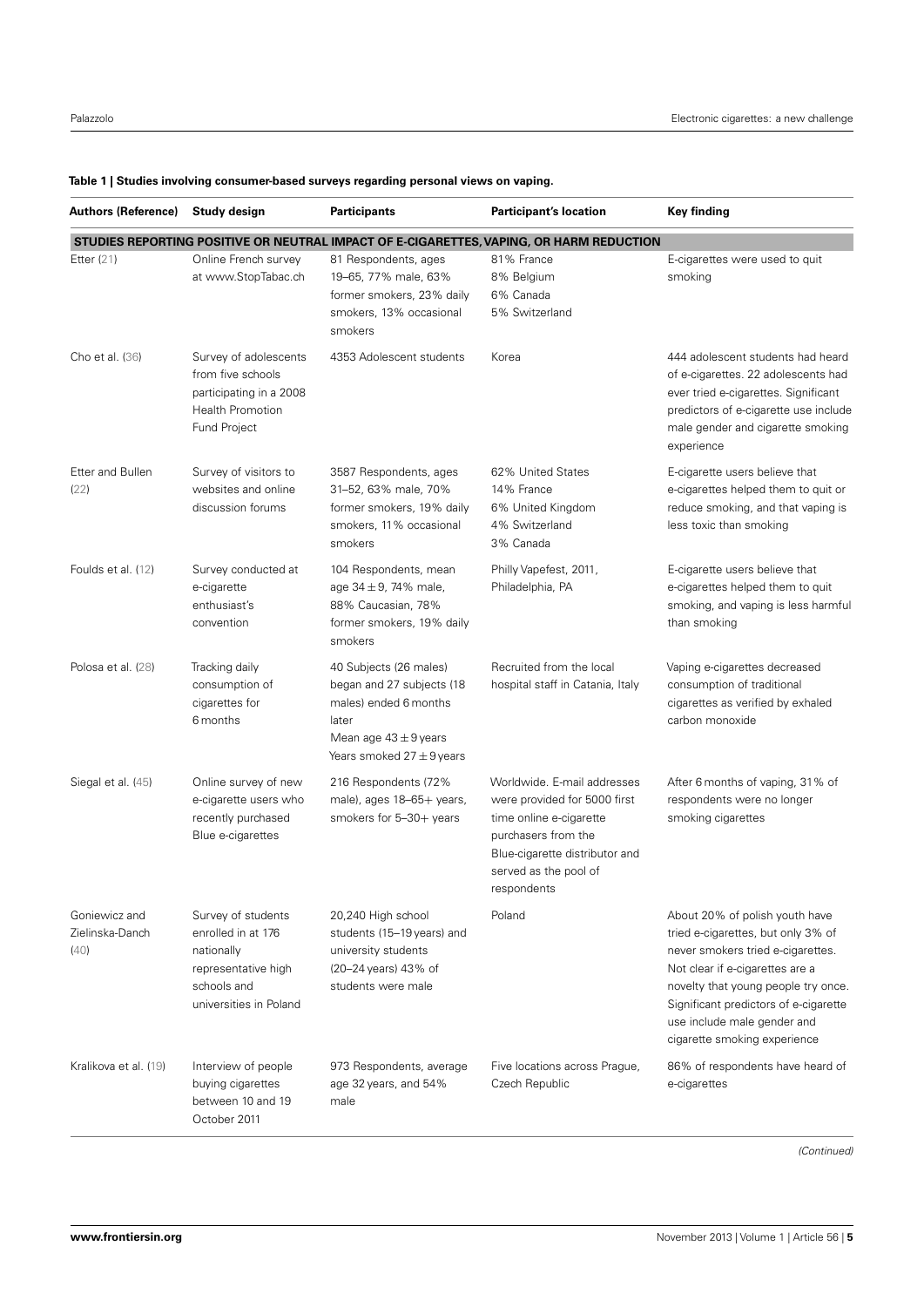| Table 1   Continued |
|---------------------|
|                     |

| <b>Authors (Reference)</b> | <b>Study design</b>                                                                                               | <b>Participants</b>                                                                                                                                                                                                                                                                                                                                         | <b>Participant's location</b>                                                | <b>Key finding</b>                                                                                                                                                                                          |
|----------------------------|-------------------------------------------------------------------------------------------------------------------|-------------------------------------------------------------------------------------------------------------------------------------------------------------------------------------------------------------------------------------------------------------------------------------------------------------------------------------------------------------|------------------------------------------------------------------------------|-------------------------------------------------------------------------------------------------------------------------------------------------------------------------------------------------------------|
| Barbeau et al. (26)        | Focus group<br>discussions posing<br>open ended questions                                                         | Nine Men and two<br>women, ages 18-64 years                                                                                                                                                                                                                                                                                                                 | Boston University School of<br>Public Health, Boston, MA,<br><b>USA</b>      | Vaping was more effective in<br>maintaining cigarette abstinence<br>than the FDA-approved nicotine<br>replacement therapies due to<br>retention of behavioral and social<br>components of smoking addiction |
| Bullen et al. (46)         | Survey using a<br>randomized controlled<br>trial. Participants<br>recruited via<br>community<br>newspapers        | E-cigarette Group<br>$(n = 289)$ , age<br>$44 \pm 13$ years, 38% male.<br>Nicotine patch Group<br>$(n = 295)$ , age<br>$40 \pm 13$ years, 38% male.<br>E-cigarette placebo group<br>$(n-73)$ , 43 $\pm$ 12 years, 38%<br>male                                                                                                                               | Aukland, New Zealand                                                         | E-cigarettes, with or without<br>nicotine (placebo e-cigarette), were<br>as effective at helping smokers quit<br>as nicotine patches                                                                        |
| Caponnetto et al.<br>(30)  | Regular smokers<br>recruited between<br>June 2010 and<br>February 2011 were<br>observed for<br>12 months          | 300 Participants, mean age<br>$44 \pm 13$ years, 63% male<br>and smoke at least 15-25<br>cigarettes/day                                                                                                                                                                                                                                                     | Catania, Italy                                                               | The use of e-cigarettes, with or<br>without nicotine, decreased<br>cigarette consumption and elicited<br>tobacco abstinence as verified by<br>exhaled carbon monoxide                                       |
| Caponnetto et al.<br>(31)  | Chronic schizophrenic<br>patients were<br>observed and<br>surveyed for<br>12 months                               | 14 Schizophrenic patients<br>(6 male), mean age<br>$45 \pm 13$ years and smoked<br>at least 20-35<br>cigarettes/day                                                                                                                                                                                                                                         | CTA, Villa Chiara-Psichiatrica<br>Riabilitativa e Ricerca,<br>Catania, Italy | The use of e-cigarettes decreased<br>e-cigarette consumption without<br>causing significant side effects in<br>schizophrenic patients                                                                       |
| Choi and Forster<br>(39)   | Survey of U.S.<br>Midwestern adults                                                                               | Cohort of 2624 adults aged<br>20-28 years                                                                                                                                                                                                                                                                                                                   | Midwestern United States                                                     | Nearly 70% of the respondents<br>were aware of e-cigarettes, and 7%<br>had tried e-cigarettes. Significant<br>predictors of e-cigarette use include<br>male gender and cigarette smoking<br>experience      |
| Dawkins et al. (23)        | Online survey hosted<br>by the University of<br>East London with links<br>from TECC/TWEL<br>websites              | 1347 Respondents, mean<br>age 43 years, 70% male<br>and 96% Caucasian                                                                                                                                                                                                                                                                                       | Respondents from 33<br>countries (72% European)                              | E-cigarettes are primarily used for<br>smoking cessation, but for a longer<br>duration than nicotine replacement<br>therapies                                                                               |
| Dockrell et al. (24)       | Three online surveys<br>and one focus group.<br>Respondents were<br>recruited from panel<br>of adults in Britains | February 2010 online<br>population survey<br>$(n = 12, 597)$ for all<br>respondents with $n = 2297$<br>for smokers). April 2010<br>online smokers' survey<br>$(n = 1380)$ . February 2012<br>online population survey<br>$(n = 12,432)$ for all<br>respondents with $n = 2093$<br>for smokers). March 2010<br>focus group consisting of<br>smokers $(n=37)$ | Great Britain                                                                | E-cigarette use may bridge the<br>smoking cessation process. There is<br>little evidence to suggest that<br>e-cigarettes is widely used among<br>never smokers                                              |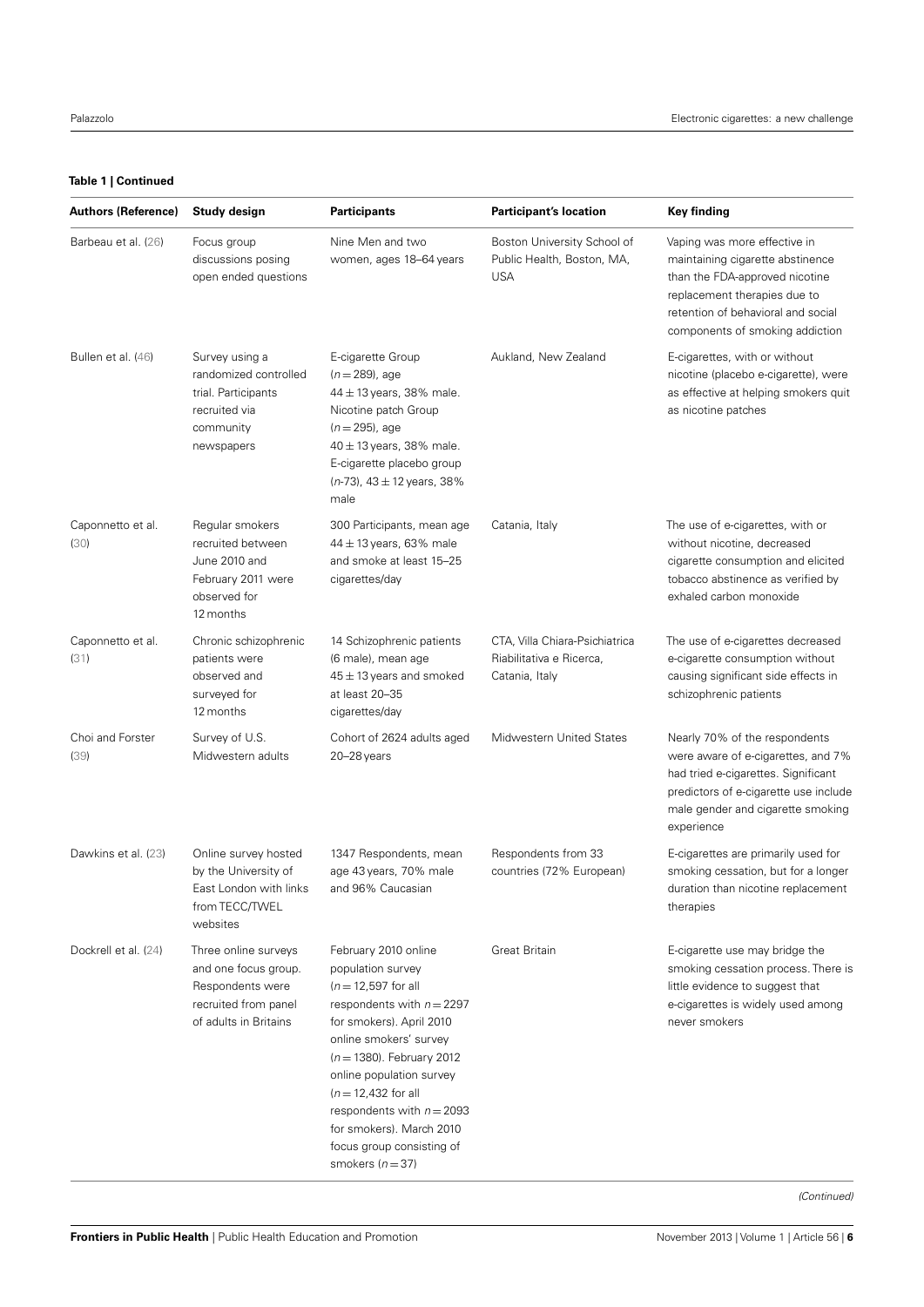# **Table 1 | Continued**

| <b>Authors (Reference)</b> | Study design                                                                                                                                                            | <b>Participants</b>                                                                                                                                                                                                                     | <b>Participant's location</b>                                                                                              | <b>Key finding</b>                                                                                                                                                                                                       |
|----------------------------|-------------------------------------------------------------------------------------------------------------------------------------------------------------------------|-----------------------------------------------------------------------------------------------------------------------------------------------------------------------------------------------------------------------------------------|----------------------------------------------------------------------------------------------------------------------------|--------------------------------------------------------------------------------------------------------------------------------------------------------------------------------------------------------------------------|
| Farsalinos et al.<br>(25)  | Recruitment and<br>survey of subjects<br>who had completely<br>substituted<br>conventional<br>cigarettes with<br>e-cigarettes for at<br>least 1 month                   | 111 Participants, 84%<br>male, mean age<br>$37 \pm 6$ years, that smoked<br>at least 20-30,<br>cigarettes/day. Participants<br>had a mean smoking<br>duration of $37 \pm 6$ years<br>and a smoking cessation<br>duration of 4-11 months | Visitors to a Hospital in<br>Kallithea, Greece and to an<br>electronic cigarette<br>consumers' internet forum in<br>Greece | E-cigarettes with higher nicotine<br>content were more successful in<br>the smoking cessation process                                                                                                                    |
| Goniewicz et al.<br>(27)   | Web-based survey of<br>e-cigarette users                                                                                                                                | 179 Respondents                                                                                                                                                                                                                         | Poland                                                                                                                     | Participants primarily used<br>e-cigarettes to cease smoking and<br>reduce smoking related harm                                                                                                                          |
| Kralikova et al. (20)      | Interview of people<br>smoking cigarettes on<br>the street during May<br>of 2012                                                                                        | 2012 Respondents,<br>average age 34 years, 51%<br>male                                                                                                                                                                                  | 17 cities across the Czech<br>Republic                                                                                     | About one fifth of smokers who try<br>e-cigarettes go on to become<br>regular e-cigarette users                                                                                                                          |
| Li et al. (47)             | Telephone-based<br>survey by random<br>digit dialing of the<br>New Zealand Smoking<br>Monitor to recruit<br>current smokers and<br>recent quitters                      | 840 Current smokers and<br>recent quitters                                                                                                                                                                                              | New Zealand                                                                                                                | Only 7% of respondents ever<br>purchased e-cigarettes, 33%<br>perceived e-cigarettes as less<br>harmful than conventional<br>cigarettes and 41% believed<br>e-cigarettes are an acceptable<br>means to smoking cessation |
| Pepper et al. (37)         | Online national survey<br>of male adolescents in<br>November 2011.<br>Participants recruited<br>through parents who<br>were members of a<br>panel of U.S.<br>households | 228 Male adolescents,<br>ages 11-19 years                                                                                                                                                                                               | <b>United States</b>                                                                                                       | Only 2 of 228 adolescents had ever<br>tried e-cigarettes.18% of adolescent<br>who were aware of e-cigarettes<br>were also willing to try them with<br>no preference to plain or flavored                                 |
| Pokhrel et al. (34)        | Cross-sectional survey<br>of Hawaiian Islanders<br>recruited through<br>newspaper<br>advertisement from<br>2010 to 2012                                                 | 1567 Participants divided<br>into two groups. Ever<br>$-e$ -cigarette users ( $n = 202$<br>students; mean age<br>$42 \pm 1$ years, 46% male)<br>and never e-cigarette users<br>$(n = 1365;$ mean age<br>$46 \pm 0.4$ years, 51% male)   | Hawaiian Islands                                                                                                           | Smokers who try e-cigarettes<br>appear to be more serious about<br>smoking cessation and treat<br>e-cigarettes as valid alternatives to<br>FDA-approved nicotine replacement<br>therapies                                |
| Polosa et al. (29)         | Tracking daily<br>consumption of<br>cigarettes for<br>24 months                                                                                                         | Follow-up observational<br>study of Polosa et al. (28).<br>See above                                                                                                                                                                    | Recruited from the local<br>hospital staff in Catania, Italy                                                               | Long-term e-cigarette use can<br>substantially decrease conventional<br>cigarette consumption as verified by<br>exhaled carbon monoxide                                                                                  |
| Regan et al. (18)          | Consumer-based<br>mail-in survey                                                                                                                                        | 10587 Adult (18 years or<br>older) respondents in 2009<br>and 10328 adult (18 years<br>or older) respondents in<br>2010                                                                                                                 | <b>United States</b>                                                                                                       | Awareness of e-cigarettes doubled<br>from 16% in 2009 to 32% in 2010                                                                                                                                                     |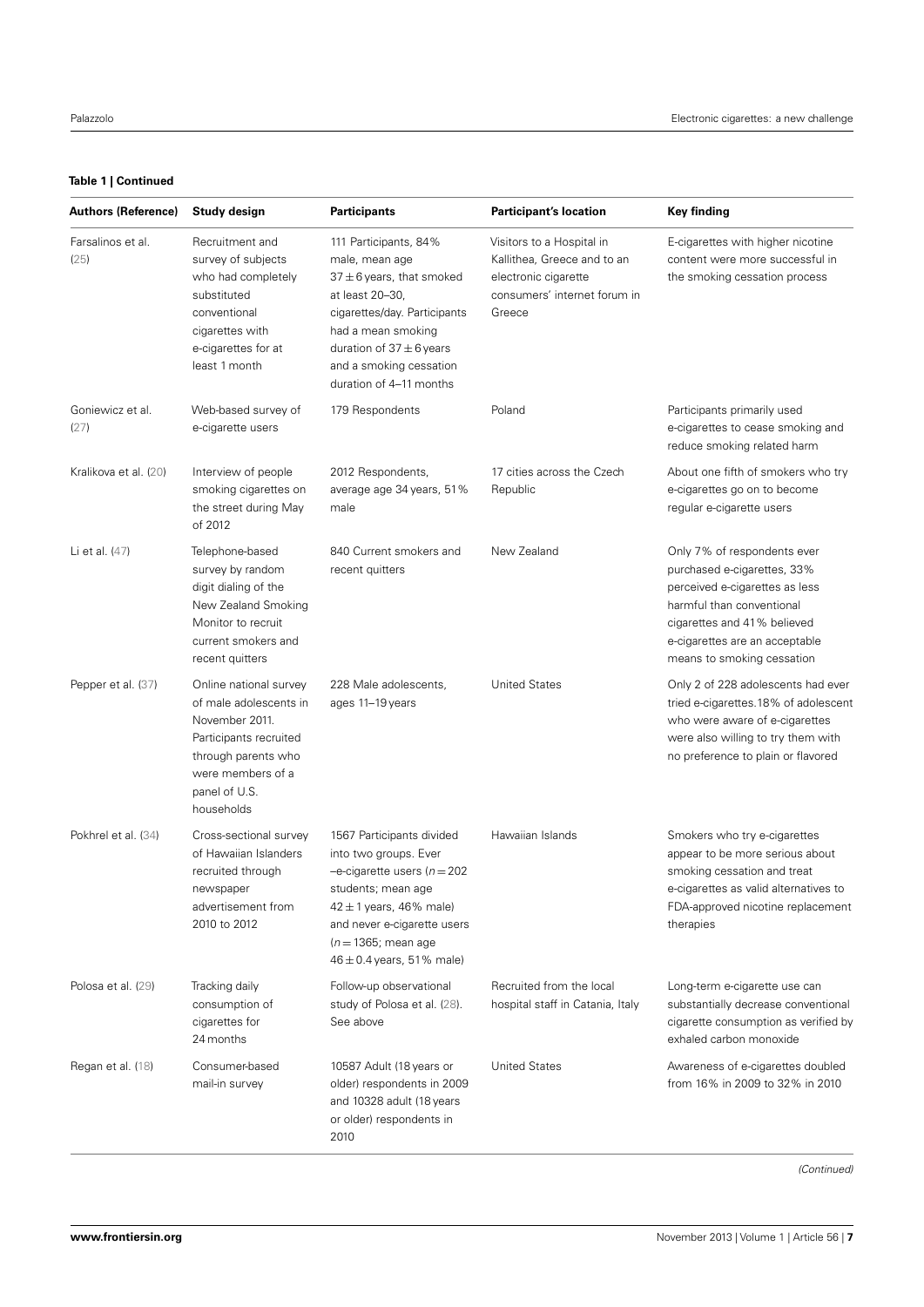### **Table 1 | Continued**

| <b>Authors (Reference)</b> | Study design                                                                                                  | <b>Participants</b>                                                                                                                                                                                                       | <b>Participant's location</b>                                   | <b>Key finding</b>                                                                                                                                                               |
|----------------------------|---------------------------------------------------------------------------------------------------------------|---------------------------------------------------------------------------------------------------------------------------------------------------------------------------------------------------------------------------|-----------------------------------------------------------------|----------------------------------------------------------------------------------------------------------------------------------------------------------------------------------|
| Sutfin et al. (35)         | Web-based survey in<br>fall of 2009                                                                           | 4444 Students divided into<br>two groups. Ever<br>e-cigarette users ( $n = 216$<br>students; mean age<br>$21 \pm 3$ years, 53% male)<br>and never e-cigarette users<br>$(n=4228;$ mean age<br>$21 \pm 3$ years, 36% male) | Students from eight North<br>Carolina colleges                  | E-cigarette use is more common<br>among smokers but not exclusive to<br>them. E-cigarette use among<br>college students does not appear to<br>be motivated by intentions to quit |
| Vickerman et al.<br>(32)   | Survey of callers to six<br>state tobacco quit<br>lines 7 months after<br>initially receiving<br>intervention | 2758 callers                                                                                                                                                                                                              | <b>United States</b><br>The actual states were not<br>indicated | Only about one third of the<br>respondents had ever tried<br>e-cigarettes of which 62% used for<br>$<$ 1 month                                                                   |
|                            |                                                                                                               | STUDIES REPORTING NEGATIVE IMPACT OF E-CIGARETTES, VAPING, OR HARM REDUCTION                                                                                                                                              |                                                                 |                                                                                                                                                                                  |
| Choi et al. (38)           | Eleven focus group<br>discussions                                                                             | 66 young adults, ages<br>18-26 years old                                                                                                                                                                                  | University of Minnesota,<br>Minneapolis, Minnesota              | Young adults perceive e-cigarettes<br>and other new tobacco products<br>positively, especially when they are<br>flavored                                                         |
| Hua et al. (33)            | Data collected from<br>postings of three high<br>traffic online forums                                        | Total of 632 posts from<br>560 different posters                                                                                                                                                                          | Worldwide but mostly from<br>the United States and Canada       | A total of 405 different, mostly<br>negative health-related effects,<br>were reported by e-cigarette users                                                                       |

β-nicotyrine in some, but not all, e-cartridge solutions and mist samples analyzed. Flouris and Oikonomou [\(61\)](#page-17-38) question the rigor by which the FDA conducted these analyses, indicating that these analyses "cannot be used to draw conclusions or inferences about potential effects on health" until more rigorous chemical analyses, followed by extensive animal and clinical trials in humans, are conducted. Two other studies have also found discrepancies in the labeled nicotine content compared to the actual nicotine content in a number of e-cigarette brands [\(52,](#page-17-29) [62\)](#page-17-39). Goniewicz et al. [\(52\)](#page-17-29) reported relative percent differences between the labeled and actual nicotine concentration per cartridges (or refill fluids) to range between −89 and 28% in 30 popular brands of e-cigarettes. Cameron et al. [\(62\)](#page-17-39) found the actual nicotine concentration in ecigarette cartridges and refill fluids to range from 1.8 to 23.7 mg/ml less than the labeled nicotine concentration. However, a more recent study analyzing several brands of e-cigarette refill solutions did find nicotine content to be accurate and consistent to what was printed on the label [\(63\)](#page-18-0). Inconsistencies reported in nicotine concentrations, and hence deliveries, could be a reason why some e-cigarette users and not others report adverse reactions such as mouth and throat irritation, vertigo, headache, and nausea [\(21,](#page-17-0) [26,](#page-17-3) [33\)](#page-17-10). Incidentally, some of these same adverse reactions have also been reported for various FDA-approved NRTs [\(64\)](#page-18-1). In a study evaluating design features, accuracy and clarity of labeling, and quality of printed materials and instruction manuals for e-cigarettes it was concluded that design flaws, inadequate product labeling, and lack of quality control in the manufacturing of e-cigarettes are an indication that stricter oversight and regulation are required for these devices [\(65\)](#page-18-2). Accurate production, safe packaging, and proper storage of e-cigarette refill solutions are critical. Typically, a 5-ml vial of e-cigarette refill solution could contain a nicotine concentration of 20 mg/ml or 100 mg/vial, and the known lethal dose of nicotine has been estimated to be about 10 mg in children and between 30 and 60 mg in adults [\(62\)](#page-17-39). Given the potential health hazards of nicotine [\(16\)](#page-16-15), inadvertent skin contact, or consumption of just one of these vials by children or pets could have tragic consequences. It is important that extreme caution be used when storing nicotine solutions.

Regardless of the inaccuracies and inconsistencies in the production of e-cigarette cartridges and solutions, puff-for-puff, the amount of nicotine finding its way into the blood stream from vaping an e-cigarette has been shown to be less than what you would expect from smoking a conventional cigarette with comparable nicotine content [\(59,](#page-17-34) [66,](#page-18-3) [67\)](#page-18-4). These studies report little or no increases in blood nicotine levels of naive subjects after acute predefined use of e-cigarettes compared to conventional cigarettes. According to Bullen et al. [\(59\)](#page-17-34), serum levels of nicotine were similar after use of either the Nicotrol® inhaler or a Ruyan® e-cigarette. They found serum nicotine levels to peak at 1.3 ng/ml after 19.6 min of vaping an e-cigarette, and 2.1 ng/ml after 32 min of using the Nicotrol® inhaler, compared to 13.4 ng/ml after 14.3 min of smoking a cigarette. The Nicotrol® inhaler is said to be inappropriately named since it does not deliver significant quantities of nicotine directly to the lungs [\(68,](#page-18-5) [69\)](#page-18-6). This is because the particle size of the delivered nicotine is too large to effectively reach pulmonary alveoli [\(70,](#page-18-7) [71\)](#page-18-8). With each puff, the inhaler delivers nicotine to the oral cavity which is subsequently absorbed by the buccal mucosa and pharyngeal mucosa. It is not clear where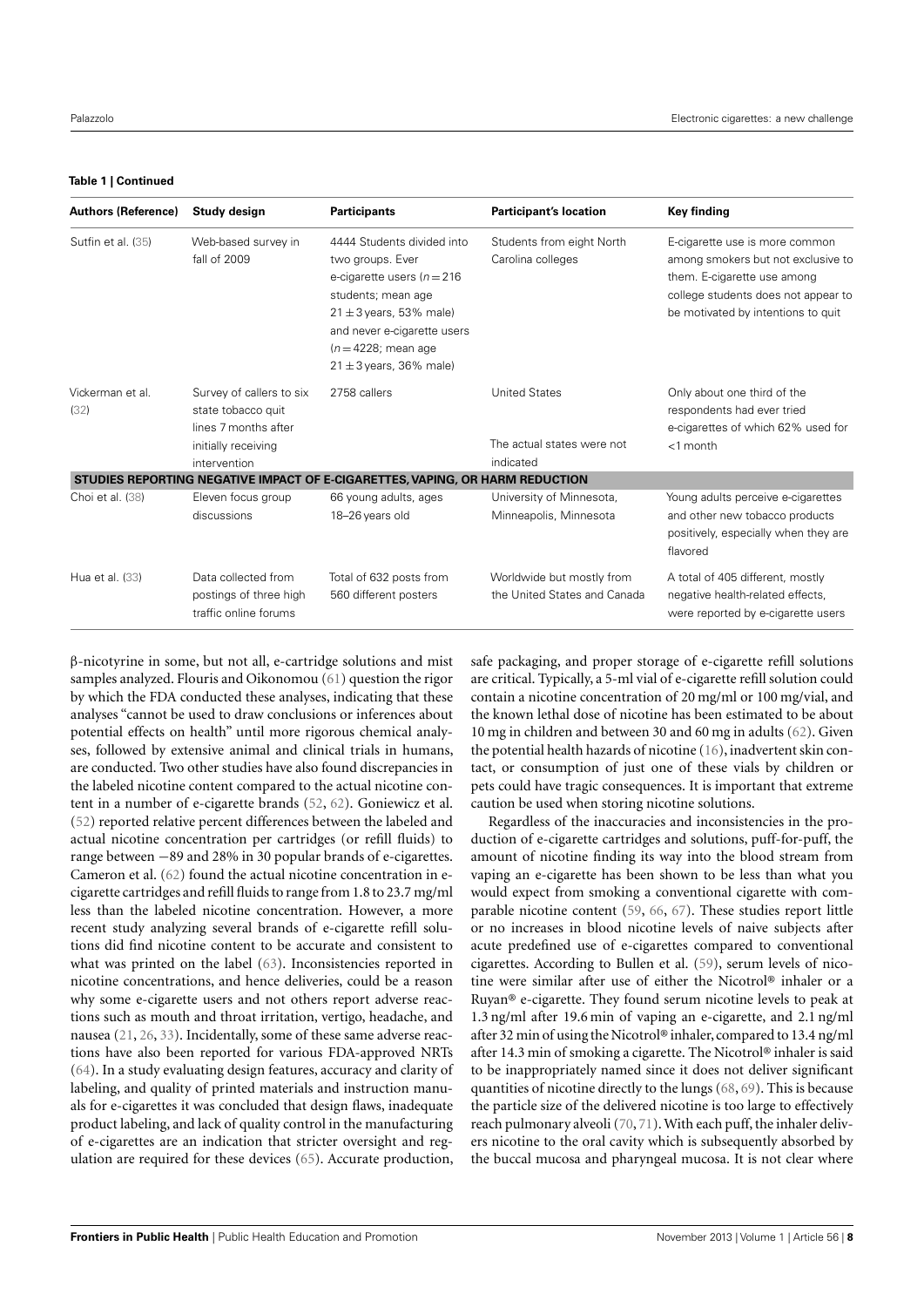## <span id="page-8-0"></span>**Table 2 | Studies involving chemical analysis of e-cigarette cartridges, solutions, and mist.**

| Authors (Reference) E-cigarette brand                  |                                                                                    | <b>Substances tested</b>                                           | Analysis                                                                                                                          | Key finding                                                                                                                                                                                              |
|--------------------------------------------------------|------------------------------------------------------------------------------------|--------------------------------------------------------------------|-----------------------------------------------------------------------------------------------------------------------------------|----------------------------------------------------------------------------------------------------------------------------------------------------------------------------------------------------------|
|                                                        | ABSENCE OR PRESENCE OF SPECIFIC TOXINS                                             |                                                                    | STUDIES REPORTING POSITIVE OR NEUTRAL IMPACT OF E-CIGARETTES, VAPING, OR HARM REDUCTION BASED ON THE                              |                                                                                                                                                                                                          |
| Laugesen (9)                                           | Runyon                                                                             | <b>TSNA</b>                                                        | LC-MS                                                                                                                             | TSNAs are present but at levels much lower than<br>in conventional cigarettes and too small to be<br>carcinogenic                                                                                        |
| Research funded by<br>Runyan                           |                                                                                    | MAO-A and B<br>inhibitors<br>PAH<br>Heavy metals                   | Flourometric assay<br>GS-MS<br>ICP-MS                                                                                             | MAO-A and B are inhibited by tobacco smoke but<br>unaffected by e-cigarette fluid<br>Polycyclic aromatic hydrocarbons undetectable<br>Heavy metals were undetectable                                     |
|                                                        |                                                                                    | CO                                                                 | CO analyzer                                                                                                                       | Exhaled carbon monoxide does not increase after<br>e-cigarette use                                                                                                                                       |
| McAuley et al. (11)                                    | Brand not indicated.                                                               | <b>TSNA</b><br>PAH<br>Diethylene Glycol<br><b>VOC</b><br>Carbonyls | GC/MS<br>GC/MS<br>GC/MS<br>HS-GC/MS<br>HPLC-UV                                                                                    | TSNA, PAH, diethylene glycol, VOC, and carbonyls<br>in e-cigarette mist were all negligible compared to<br>cigarette smoke.                                                                              |
| Pellegrino et. al. (56)                                | Italian brand of<br>e-cigarettes<br>Abstract in English<br>Full article in Italian | Particulate matter                                                 | Particle counter and smoking<br>machine                                                                                           | Particulate matter is lower in e-cigarette mist<br>compared to cigarette smoke                                                                                                                           |
| <b>Goniewicz et al. (</b> 53)                          | Eleven brands of Polish<br>and one brand of English<br>e-cigarettes                | Carbonyls<br><b>VOC</b><br><b>TSNA</b><br>Heavy metals             | HPLC-DAD<br>GC-MS<br>UPLC-MS<br>ICP-MS                                                                                            | TSNA, VOC, and carbonyl compounds were<br>determined to be between 9 and 450 times lower<br>in e-cigarettes mist compared to conventional<br>cigarette smoke<br>Heavy metals present in e-cigarette mist |
| Kim and Shin (55)                                      | 105 Replacement liquid<br>brands from 11 Korean<br>e-cigarette companies           | <b>TSNA</b>                                                        | LC-MS                                                                                                                             | TSNAs are present at low levels in e-cigarette<br>replacement liquids                                                                                                                                    |
| Schripp et al. (54)                                    | Three unidentified brands                                                          | <b>VOC</b>                                                         | GC-MS                                                                                                                             | VOC in e-cigarette cartridges, solutions, and<br>aerosolized mist were low or undetectable<br>compared to conventional cigarettes                                                                        |
|                                                        |                                                                                    | Particulate matter                                                 | Particle counter and smoking<br>machine                                                                                           | Particulate matter is lower in e-cigarette mist<br>compared to cigarette smoke                                                                                                                           |
|                                                        |                                                                                    |                                                                    | STUDIES REPORTING NEGATIVE IMPACT OF E-CIGARETTES, VAPING, OR HARM REDUCTION BASED ON THE                                         |                                                                                                                                                                                                          |
| <b>PRESENCE OF SPECIFIC TOXINS</b><br>Westenberger (4) | Njoy                                                                               | <b>TSNA</b>                                                        | LC-MS                                                                                                                             | <b>TSNA</b> present                                                                                                                                                                                      |
| FDA study                                              | Smoking everywhere                                                                 | Diethylene glycol<br>Tobacco specific<br>impurities                | GC-MS<br>GC-MS                                                                                                                    | Diethylene glycol present<br>Tobacco specific impurities present                                                                                                                                         |
| Trehy et al. (58) FDA<br>study                         | Njoy<br>Smoking everywhere<br><b>CIXI</b><br>Johnson creek                         | Nicotine related<br>impurities                                     | HPLC-DAD                                                                                                                          | Nicotine related impurities present                                                                                                                                                                      |
| Hadwiger et al. (57)<br>FDA study                      | Brand not indicated                                                                | Amino-tadalafil<br>Rimonabant                                      | HPLC-DAD-MMI-MS                                                                                                                   | Amino-tadalafil present<br>Rimonabant present                                                                                                                                                            |
| Williams et al. (50)                                   | Brand not indicated                                                                | Heavy metals<br>Silicate particles                                 | ICP-MS<br>Particle counter and smoking<br>machine, light and electron<br>microscopy, cytotoxicity testing,<br>x-ray microanalysis | Heavy metal and silicate particles present in<br>e-cigarette mist                                                                                                                                        |

TSNA, tobacco specific nitrosoamines; LC-MS, liquid chromatography-mass spectrometry; MAO-A and B, monoamineoxidase A and B; PAH, polycyclic aromatic hydrocarbons; GS-MS, gas chromatography – mass spectrometry; ICP-MS, inductively coupled plasma – mass spectrometry; CO, carbon monoxide, VOC, volatile organic compounds; UPLC-MS, ultra-performance liquid chromatography-mass spectrometry; HPLC-DAD-MMI-MS, high performance liquid chromatography-diode array detector-multi-mode ionization-mass spectrometry.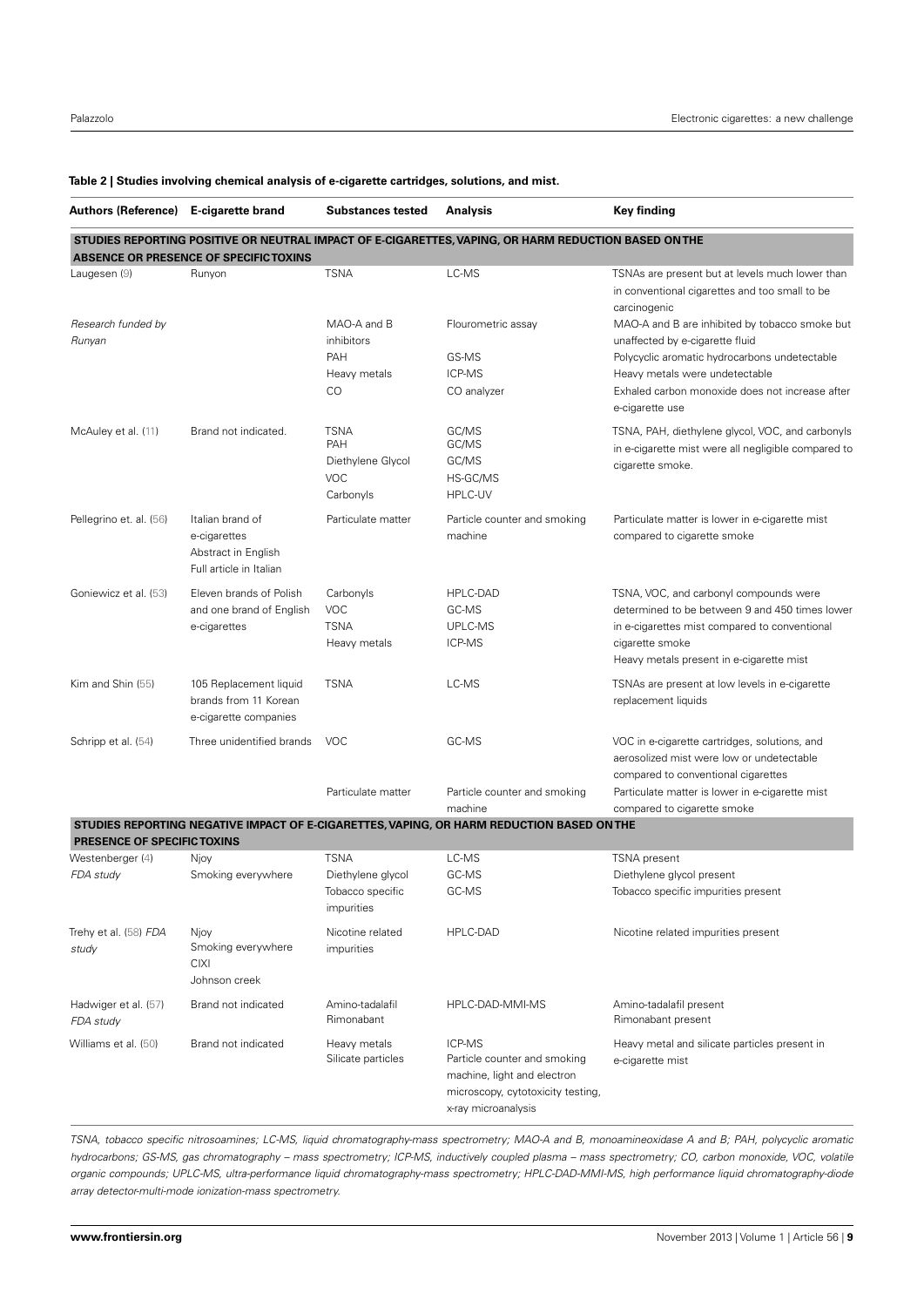most of the nicotine from e-cigarettes is primarily absorbed; the alveoli, the airways or the oral cavity.*In vitro* evidence suggests that e-cigarette aerosol particle size and distribution in the respiratory system is similar to conventional cigarette smoke [\(72](#page-18-9)[–74\)](#page-18-10). Sahu et al. [\(72\)](#page-18-9) found the particle size of mainstream cigarette smoke to range between 186 and 198 nm and deliveries to the pulmonary alveoli, tracheal, and bronchiolar airways, and oral cavity were predicted to be 29.8, 15.2, and 16.3%, respectively. Zhang et al. [\(73\)](#page-18-11) determined average e-cigarette aerosol particle diameters to be approximately 400 nm, and alveolar deliveries to be between 7 and 18%. Zhang et al. [\(73\)](#page-18-11) also indicate that nicotine delivery is highly dependent on a number of factors, including vaping technique, particle evolution, and cloud effects. It is very likely that aerosol particle size and nicotine delivery via e-cigarettes may have similar distribution profiles that are intermediate between conventional cigarettes and the Nicotrol® inhaler.

In contrast to the aforementioned investigations [\(59,](#page-17-34) [66,](#page-18-3) [67\)](#page-18-4), three other study [\(75](#page-18-12)[–77\)](#page-18-13) found increased blood levels of nicotine in experienced e-cigarette users within 5 min of the first puff of an e-cigarette. Dawkins et al. [\(76\)](#page-18-14) reported blood nicotine levels to increase from 0.74 ng/ml baseline to 6.77 ng/ml 10 min after 10 puffs of an e-cigarette, achieving a mean 13.91 ng/ml by the end of a 1-h *ad libitum* vaping period. It has also been reported that cotinine in the saliva [\(78\)](#page-18-15) and serum [\(79\)](#page-18-16) of e-cigarette users is significantly elevated to levels commonly found in cigarette smokers. Vansickel and Eissenberg [\(75\)](#page-18-12) also reported an increase in heart rate, which is not surprising since smoking and nicotine have long been known to stimulate heart rate and blood pressure [\(80,](#page-18-17) [81\)](#page-18-18). It is interesting to note that the 2010 Vansickel et al. [\(67\)](#page-18-4) study, and in Czogala et al. [\(82\)](#page-18-19), heart rate and nicotine levels were significantly increased in smokers, but not vapers. However, the 2013 Vansickel and Eissenberg study [\(75\)](#page-18-12) reported that both smoking and vapinginduced similar concomitant increases in heart rate and blood levels of nicotine. As suggested by Farsalinos et al. [\(83\)](#page-18-20), this discrepancy could be attributed to differences in experimental design, and puffing topography of the participants in each study (i.e., different daily durations of vaping, experience with e-cigarette devices, personal puffing characteristics to include the amount of vacuum created on every puff, and the vaping-induced deposition of nicotine into the oral cavity and/or size of the aerosolized particles). Trtchounian et al. [\(84\)](#page-18-21), determined that smoke/aerosol density remained fairly constant while puffing on a conventional cigarette from start to finish (approximately 10 puffs), although variations did exist between brands of conventional cigarettes. The aerosol density for e-cigarettes, while higher than conventional cigarettes in three out of the four brands tested, also remained fairly constant for the first 10 puffs of a new e-cigarette cartridge. However, a decremental decrease in aerosol density was observed as each cartridge approached its terminal life. Consequently, this decrease in aerosol density would require the person vaping to generate more vacuum to maintain an aerosol density equivalent to the initial puffs and could be a reason contributing to longer puff duration for electronic cigarettes than for conventional cigarettes [\(85\)](#page-18-22). Similar variations in the rate of airflow required to produce aerosol between and within brands of e-cigarettes were also reported by Williams and Talbot [\(86\)](#page-18-23). According to Goniewicz et al. [\(52\)](#page-17-29), these studies demonstrate the importance of the initial

nicotine content, the efficiency of the vaporization process that determines how much of the nicotine gets aerosolized, and the individual's puffing topography on the efficacy of nicotine delivery from e-cigarettes.

Many smokers claim that smoking cigarettes increases cognitive awareness, reduces stress, and induces a pleasurable feeling of wellbeing. Consequently, this is what makes smoking cigarettes so enjoyable and addictive. It is suggested that smoking has some psychological beneficial effects relating to job performance, vigilance, and mnemonic tasks, and that these effects are induced by nicotine, the addictive ingredient in tobacco [\(87\)](#page-18-24). Similar effects have also been noted in non-smokers after a single dose of nicotine [\(88\)](#page-18-25), and it is also worth mentioning that nicotine may have an ameliorating effect on both Parkinson's and Alzheimer's patients [\(89\)](#page-18-26). Dawkins et al. [\(90,](#page-18-27) [91\)](#page-18-28) found a decrease in the desire to smoke and reduced withdrawal symptoms associated with tobacco abstinence (1–10 h) among smokers vaping e-cigarettes with nicotine in comparison to e-cigarettes without nicotine. Furthermore, the nicotine from the e-cigarette also improved prospective memory and working memory performance. Nicotine is a central nervous system (CNS) stimulant, and as such it is possible that a psychological need to enhance cognitive functioning reinforces addiction in smokers [\(92\)](#page-18-29). Nicotine is also known to stimulate adrenergic and dopaminergic neurons in mesolimbic areas of the brain involved with reinforcing pleasurable reward behavior [\(93\)](#page-18-30). Monoamine oxidases (MAO) normally reduce nicotine-induced adrenergic and dopaminergic activities by oxidizing them to inactive metabolites, and thereby limiting reward behavior. For cigarette smokers, however, nicotine is made even more addictive by synergizing with MAO inhibitors known to be present in cigarette smoke [\(94\)](#page-18-31). Supporting evidence has been shown by Fowler et al. [\(95,](#page-18-32) [96\)](#page-18-33) in which the activities of both MAO-A and MAO-B were reduced in various brain regions of smokers but not of non-smokers. Lewis et al. [\(94\)](#page-18-31) indicate that there are at least six different MAO inhibitors present in cigarette smoke. In contrast, Laugesen et al. [\(9\)](#page-16-8) were unable to detect any MAO inhibitors in e-cigarette cartridges or the inhaled aerosol mist. These studies suggest that nicotine from e-cigarettes and other FDA-approved NRTs may be less addictive than nicotine from burned tobacco products, and may be the reason why e-cigarette users report a suppression of smoking and nicotine cravings [\(59,](#page-17-34) [66,](#page-18-3) [67,](#page-18-4) [90,](#page-18-27) [91\)](#page-18-28). These investigations support the rationale behind NRT treatment for smoking cessation, which is that nicotine from NRTs, and possibly e-cigarettes, does not occupy the nicotinic receptors to the same extent as nicotine from tobacco smoke [\(97\)](#page-18-34). The effect is reducing withdrawal symptoms and cravings for cigarettes [\(71,](#page-18-8) [98\)](#page-18-35) while possibly still providing some enhanced cognitive awareness and pleasurable reward [\(92,](#page-18-29) [93\)](#page-18-30). A summary of the studies involving nicotine content, delivery, and pharmacokinetics are listed in **[Table 3](#page-10-0)**.

## **CLINICAL AND PHYSIOLOGICAL EFFECTS OF ACUTE VAPING**

The harmful effects of smoking on human health are obvious and well documented. In contrast, effects of vaping on human health are inconclusive due to the extreme paucity of empirical research investigating the presence of vaping-induced health hazards and/or benefits. Few studies have actually reported deleterious effects of vaping. In one report, McCauley et al. [\(99\)](#page-18-36) present a case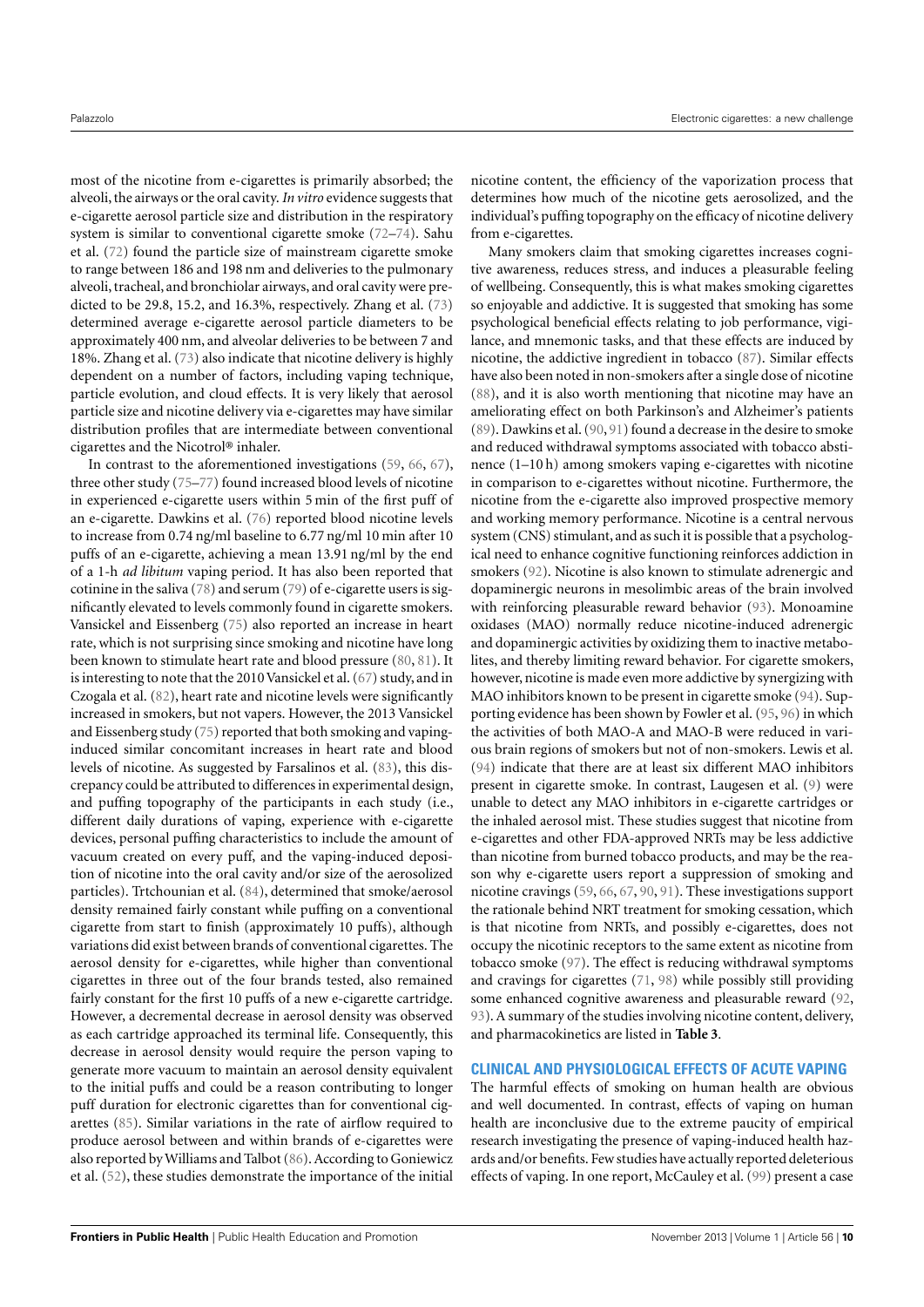| <b>Authors</b><br>(Reference) | E-cigarette<br>brand                                                       | Devices, substances or<br>parameters tested                                                                                                                                                                                                                                  | <b>Study design and analysis</b>                                                                                                                                                                                                                                                                         | <b>Key finding</b>                                                                                                                                                   |
|-------------------------------|----------------------------------------------------------------------------|------------------------------------------------------------------------------------------------------------------------------------------------------------------------------------------------------------------------------------------------------------------------------|----------------------------------------------------------------------------------------------------------------------------------------------------------------------------------------------------------------------------------------------------------------------------------------------------------|----------------------------------------------------------------------------------------------------------------------------------------------------------------------|
| <b>CIGARETTES AND SMOKING</b> |                                                                            |                                                                                                                                                                                                                                                                              | STUDIES REPORTING POSITIVE OR NEUTRAL IMPACT OF E-CIGARETTES AND VAPING AS COMPAREDTO CONVENTIONAL                                                                                                                                                                                                       |                                                                                                                                                                      |
| Bullen et al.<br>(59)         | Ruyan                                                                      | Nicotine pharmacokinetic<br>profile was determined in<br>E-cigarette with 16 mg<br>nicotine $(n=8)$<br>Nicotrol inhaler with 10 mg<br>nicotine ( $n = 10$ )<br>Participant's usual cigarette<br>$(n=9)$                                                                      | Plasma nicotine (ng/ml) was<br>determined by HPLC-EC in participants<br>who smoked at least 10 cigarettes/day                                                                                                                                                                                            | Vaping e-cigarettes produce a<br>nicotine pharmacokinetic profile<br>very similar to the Nicotrol inhalers<br>but considerably lower than<br>smoking a cigarette     |
| Eissenberg<br>(66)            | Njoy<br>Crown seven                                                        | Plasma nicotine and heart<br>rate measured before and<br>after 10 puffs of each device<br>was determined in the<br>following groups<br>Njoy (16 mg nicotine)<br>Crown seven (16 mg nicotine)<br>own brand cigarette<br>Sham own brand cigarette                              | Sixteen smokers, naïve to e-cigarettes<br>were cycled through the four device<br>groups. Participants were required to<br>have a 12-h period of cigarette<br>abstinence before the start of each<br>device test and 48-h between each<br>device test                                                     | Smoking, but not vaping,<br>significantly increased plasma<br>nicotine and heart rate                                                                                |
| Vansickel et al.<br>(67)      | Njoy<br>Crown seven                                                        | Plasma nicotine, expired<br>carbon monoxide and heart<br>rate measured before and<br>after 10 puffs of each device<br>were determined in the<br>following groups<br>Njoy (18 mg nicotine)<br>Crown seven (16 mg nicotine)<br>Own brand cigarette<br>Sham own brand cigarette | Sixteen smokers, naïve to e-cigarettes<br>were cycled through the four device<br>groups. Participants were required to<br>have a 12-h period of cigarette<br>abstinence before the start of each<br>device test and 48-h between each<br>device test                                                     | Plasma levels of nicotine, expired<br>carbon monoxide, and heart rate all<br>increased after smoking, but not<br>vaping                                              |
| Etter and<br>Bullen (78)      | Own brand<br>e-cigarettes                                                  | Salivary cotinine and heart<br>rate                                                                                                                                                                                                                                          | Experienced e-cigarette users vaped<br>ad libitum but abstained from<br>cigarettes or NRTs for 48 h upon which<br>salivary cotinine was collected and<br>heart rate determined                                                                                                                           | Vaping and smoking induce similar<br>increases in salivary cotinine levels<br>and heart rate                                                                         |
| Czogala et al.<br>(82)        | Brand not<br>indicated<br>Abstract in<br>English Full article<br>In Polish | Systolic pressure<br>Diastolic pressure<br>Pulse<br>Heart rate                                                                                                                                                                                                               | Comparison of hemodynamic<br>parameters in smokers ( $n = 42$ ; 50%<br>male) after smoking a cigarette or<br>vaping an e-cigarette                                                                                                                                                                       | Vaping e-cigarettes failed to induce<br>the typical hemodynamic<br>parameters associated with<br>traditional smoking                                                 |
| Dawkins et al.<br>(91)        | <b>White Super</b>                                                         | Desire to smoke<br>Nicotine withdrawal<br>symptoms<br>Attention and working<br>memory was determined in<br>the following groups<br>E-cigarette (18 mg nicotine)<br>E-cigarette (0 mg nicotine)<br>Just hold e-cigarette                                                      | Random allocation of 86 smokers into<br>one of three groups. Desire to smoke<br>and withdrawal symptoms rated at 0,<br>5, and 20 min after vaping ad libitum for<br>5 min. Attention and working memory<br>was determined using "The Letter<br>Cancelation" and "Brown-Peterson<br>Working Memory" tests | E-cigarettes eliminated nicotine<br>withdrawal symptoms and desire to<br>smoke and enhanced working<br>memory performance, suggesting<br>efficient nicotine delivery |

# <span id="page-10-0"></span>**Table 3 | Studies involving nicotine content, delivery, and pharmacokinetics.**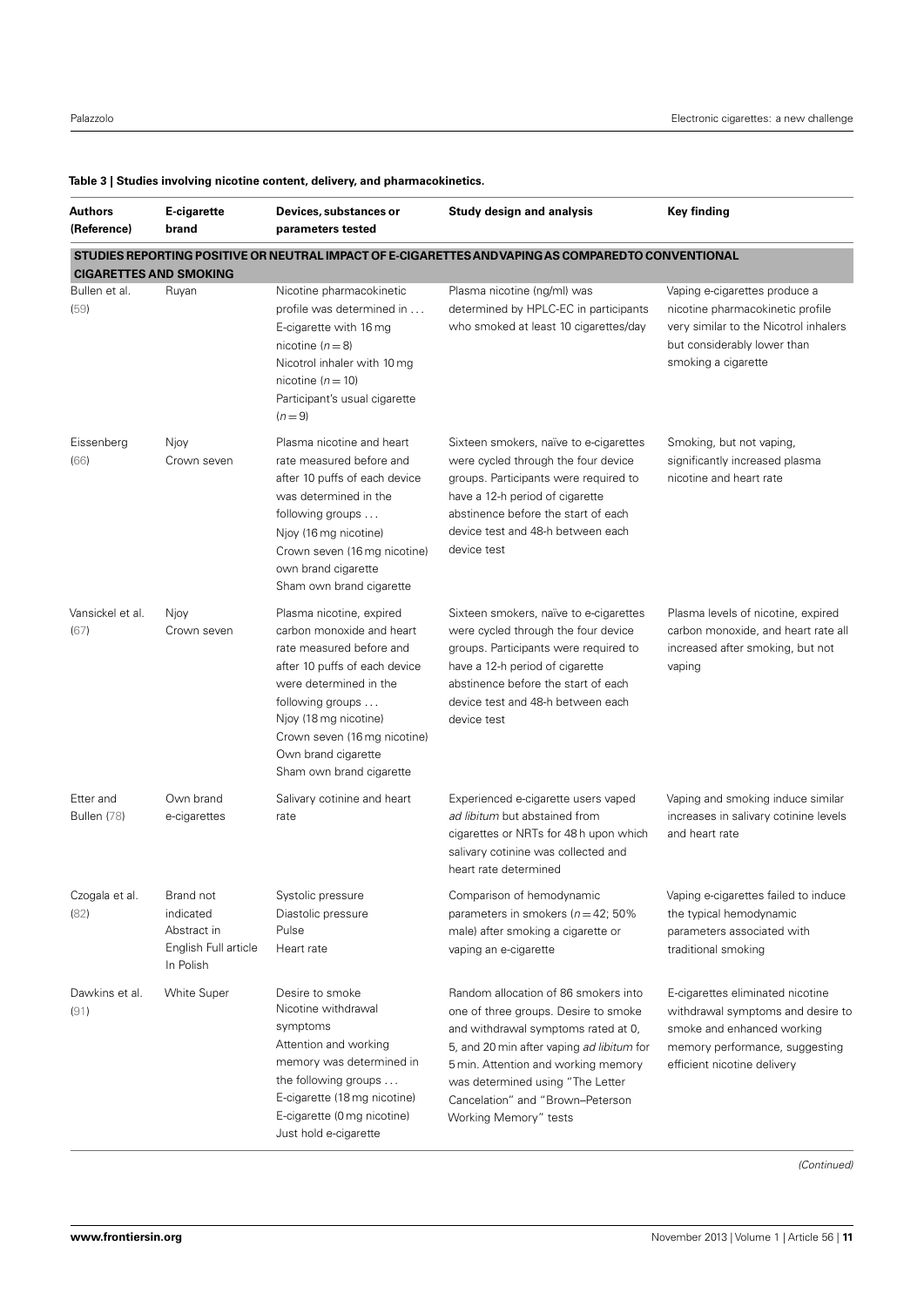# **Table 3 | Continued**

| <b>Authors</b><br>(Reference) | E-cigarette<br>brand                                                                       | Devices, substances or<br>parameters tested                                                                                                                                                                                                                                                                                                                                                                                                                                                           | <b>Study design and analysis</b>                                                                                                                                                                                                                                                                                 | Key finding                                                                                                                                                                                                                                          |
|-------------------------------|--------------------------------------------------------------------------------------------|-------------------------------------------------------------------------------------------------------------------------------------------------------------------------------------------------------------------------------------------------------------------------------------------------------------------------------------------------------------------------------------------------------------------------------------------------------------------------------------------------------|------------------------------------------------------------------------------------------------------------------------------------------------------------------------------------------------------------------------------------------------------------------------------------------------------------------|------------------------------------------------------------------------------------------------------------------------------------------------------------------------------------------------------------------------------------------------------|
| Ingebrethesen<br>et al. (74)  | Two different<br>brands not<br>specified                                                   | E-cigarette aerosol particle<br>size<br>Cigarette smoke particle size                                                                                                                                                                                                                                                                                                                                                                                                                                 | Smoking machine and spectral<br>transmission procedure                                                                                                                                                                                                                                                           | Particle size in e-cigarette aerosol<br>and conventional cigarette smoke<br>for nicotine delivery are similar                                                                                                                                        |
| Vansickel et al.<br>(77)      | Vapor king                                                                                 | Plasma nicotine<br>concentration, heart rate,<br>urge to smoke cigarette, and<br>nicotine withdrawal<br>symptoms tested in four<br>sessions. Session 1: 10 puffs<br>of e-cigarette; Session 2:<br>choice of 10 puffs of<br>e-cigarette or cash; Session 3:<br>choice of 10 puffs of<br>e-cigarette or 10 puffs of<br>conventional cigarette;<br>Session 4: choice of 10 puffs<br>of conventional cigarette or<br>cash. Each session consisted<br>of 6 bouts of puffing and<br>bouts were 30 min apart | Twenty smokers, not currently using<br>e-cigarettes, were cycled through four<br>experimental sessions. Participants<br>were required to have a 12-h period of<br>cigarette abstinence before the start of<br>each device test and 48-h between<br>each device test<br>No mention of how nicotine was<br>assayed | E-cigarettes deliver significant<br>amounts of nicotine, increase heart<br>rate, and reduce nicotine withdrawal<br>symptoms and the urge to smoke                                                                                                    |
| Zhang et al.<br>(73)          | Bloog MaxX<br>fusion                                                                       | E-cigarette aerosol particle<br>size<br>Alveolar delivery                                                                                                                                                                                                                                                                                                                                                                                                                                             | Smoking machine and scanning<br>mobility particle sizer                                                                                                                                                                                                                                                          | E-cigarette aerosol particle diameter<br>was slightly larger and calculated<br>alveolar delivery is slightly lower<br>when compared to cigarette smoke.<br>Nicotine delivery depends on vaping<br>technique, particle evolution, and<br>cloud effect |
| Dawkins and<br>Corcoran (76)  | First-generation<br>e-cigarette<br>$(18 \text{ mg/ml})$<br>nicotine)                       | Plasma nicotine<br>Tobacco withdrawal<br>symptoms<br>Urge to smoke                                                                                                                                                                                                                                                                                                                                                                                                                                    | Fourteen experienced e-cigarette users<br>abstinent from smoking and vaping for<br>12 h before test period<br>Blood samples collected at baseline<br>(0 min), after 10 puffs, after 1 h<br>ad libitum, and after a 2-h rest period                                                                               | Vaping-induced reliable nicotine<br>delivery after acute use in<br>experienced e-cigarette users.<br>Tobacco-related withdrawal<br>symptoms and urge to smoke were<br>reduced                                                                        |
| Dawkins et al.<br>(90)        | Tornado                                                                                    | Desire to smoke and<br>prospective memory was<br>determined in two sessions<br>Session 1: e-cigarette (18 mg<br>nicotine)<br>Session 2: e-cigarette (0 mg<br>nicotine)                                                                                                                                                                                                                                                                                                                                | Twenty smokers, abstinent for 8-10 h,<br>cycled through two experimental<br>sessions. Desire to smoke was<br>determined using "Single-Item Desire<br>to Smoke Scale" and "Mood and<br>Physical Symptoms Scale."<br>Prospective memory was measured<br>using "Cambridge Prospective<br>Memory Test"               | Nicotine from e-cigarettes improves<br>time-based prospective memory,<br>suggesting efficient nicotine<br>delivery                                                                                                                                   |
| Etter et al. (63)             | Twenty models of<br>the 10 most<br>popular brands of<br>refill liquids for<br>e-cigarettes | Contents of nicotine, nicotine<br>degradation products, and<br>nicotine impurities                                                                                                                                                                                                                                                                                                                                                                                                                    | GC and LC                                                                                                                                                                                                                                                                                                        | The nicotine content in refill bottles<br>are close to what is indicated on the<br>label. Impurities in several brands<br>are detectable but at levels<br>considered harmless                                                                        |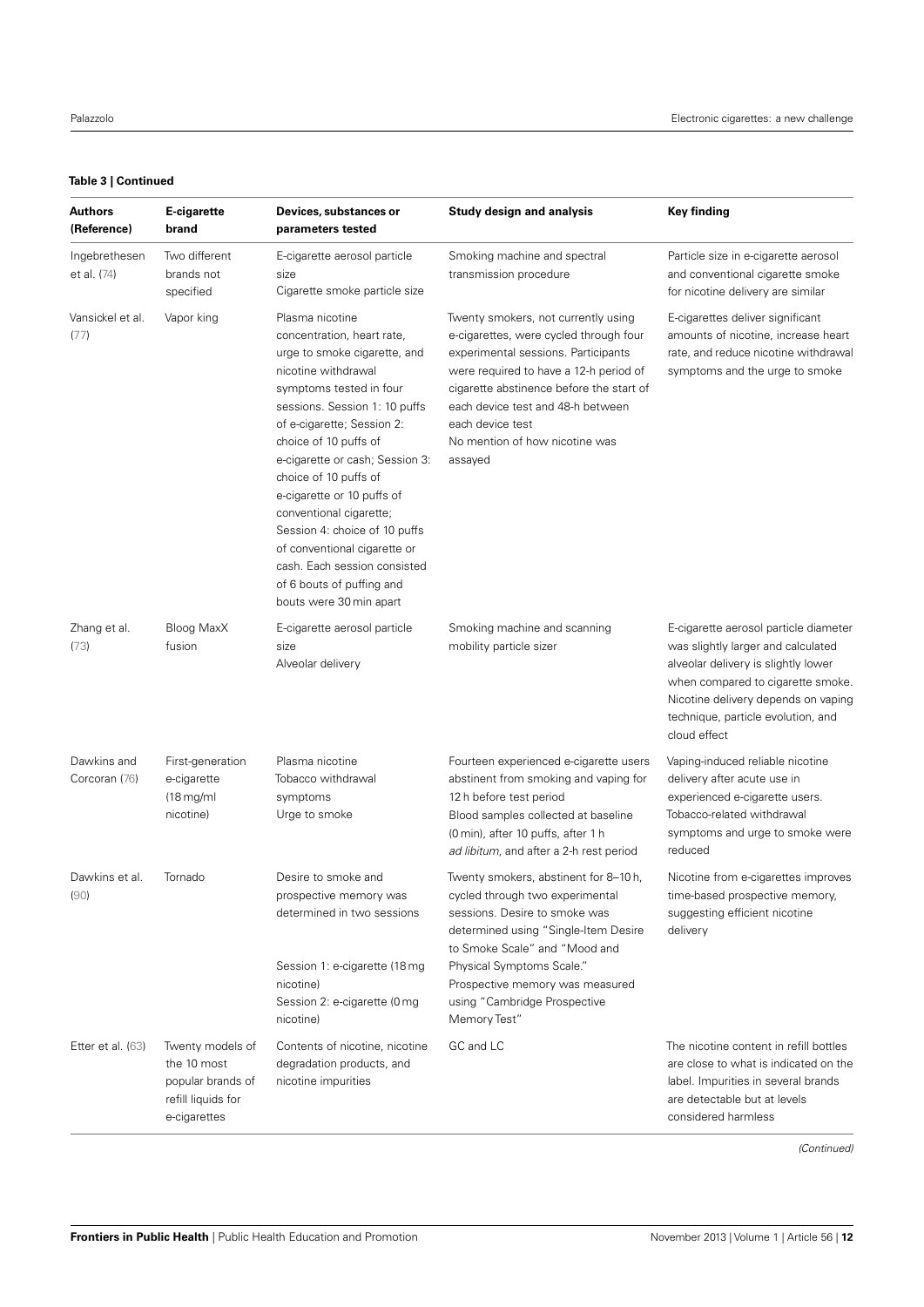# **Table 3 | Continued**

| <b>Authors</b><br>(Reference)               | E-cigarette<br>brand                                                                                                    | Devices, substances or<br>parameters tested                                                                                                                                                                     | <b>Study design and analysis</b>                                                                                                                                                                                                                                                                                                                        | Key finding                                                                                                                                                                                                                                                                                                                                                              |
|---------------------------------------------|-------------------------------------------------------------------------------------------------------------------------|-----------------------------------------------------------------------------------------------------------------------------------------------------------------------------------------------------------------|---------------------------------------------------------------------------------------------------------------------------------------------------------------------------------------------------------------------------------------------------------------------------------------------------------------------------------------------------------|--------------------------------------------------------------------------------------------------------------------------------------------------------------------------------------------------------------------------------------------------------------------------------------------------------------------------------------------------------------------------|
| Farsalinos<br>et al. (83)                   | Nobacco                                                                                                                 | Puff number and duration,<br>inhalation time, exhalation<br>time, and nicotine consumed<br>was determined in the<br>following groups<br>E-cigarette users (vaping)<br>Smokers (smoking and vaping<br>subgroups) | Forty-five e-cigarette users and 35<br>smokers (smokers were in a<br>randomized cross-over design) were<br>observed for puff number and duration,<br>and inhalation and exhalation times<br>using video recordings. Nicotine<br>consumed (e-cigarette group only) was<br>measured by loss of weight of liquid in<br>cartridge using a precision balance | E-cigarette use topography and<br>conventional cigarette use<br>topography are different. At least<br>20 mg/ml nicotine in e-cigarette<br>liquid is required to deliver the same<br>amount of nicotine as conventional<br>cigarettes                                                                                                                                     |
| Flouris et al.<br>(79)                      | Nobacco                                                                                                                 | Serum cotinine was<br>determined in<br>Smokers<br>Never smokers                                                                                                                                                 | Smokers ( $n = 15$ ) went through a<br>control session, an active smoking<br>session, and an active vaping session.<br>Never smokers went through control,<br>passive smoking and passive vaping<br>sessions. LC-MC used to measure<br>serum cotinine                                                                                                   | Acute vaping and acute smoking<br>induce similar increases in serum<br>cotinine levels                                                                                                                                                                                                                                                                                   |
| Goniewicz<br>et al. (52)                    | Sixteen popular<br>brands of<br>e-cigarettes from<br>Poland, United<br>Kingdom, and<br><b>United States</b>             | Nicotine content in e-cigarette<br>aerosol                                                                                                                                                                      | E-cigarette aerosol was generated<br>using smoking machine. Nicotine<br>content in aerosol was determined<br>using GS-TSD                                                                                                                                                                                                                               | Nicotine in e-cigarette aerosol is<br>lower than in cigarette smoke.<br>Efficacy and consistency of nicotine<br>vaporization between brands is<br>variable                                                                                                                                                                                                               |
| Hua et al. (85)                             | Various brands                                                                                                          | Puff duration<br>Exhalation duration                                                                                                                                                                            | Analysis of Youtube videos of nine<br>conventional smokers and 64<br>e-cigarette users                                                                                                                                                                                                                                                                  | Longer puff durations may help<br>e-cigarette users to compensate for<br>poor nicotine delivery                                                                                                                                                                                                                                                                          |
| Vansickel and<br>Eissenberg<br>(75)         | Own brand                                                                                                               | Plasma nicotine<br>Heart rate<br>Experienced e-cigarette users<br>$(n=8)$                                                                                                                                       | Blood samples were collected at<br>baseline (0 h), after 10 puffs, after 1 h<br>ad libitum puffing, and after a 2-h rest<br>period                                                                                                                                                                                                                      | Vaping and smoking induce similar<br>increases in plasma nicotine and<br>heart rate                                                                                                                                                                                                                                                                                      |
|                                             |                                                                                                                         |                                                                                                                                                                                                                 | STUDIES REPORTING NEGATIVE IMPACT OF E-CIGARETTES AND VAPING AS COMPARED TO CONVENTIONAL                                                                                                                                                                                                                                                                |                                                                                                                                                                                                                                                                                                                                                                          |
| Westenberger<br>(4)<br>FDA Study            | <b>CIGARETTES AND SMOKING</b><br>Njoy<br>Smoking<br>everywhere                                                          | Nicotine content in solutions<br>and mist                                                                                                                                                                       | HPLC-UV                                                                                                                                                                                                                                                                                                                                                 | The nicotine in several e-cigarette<br>solutions is too variable to be<br>considered safe. The amount of<br>nicotine delivered per puff is<br>inconsistent                                                                                                                                                                                                               |
| Hadwiger<br>et al. (57)<br><b>FDA Study</b> | Brand not<br>indicated                                                                                                  | Nicotine content in solutions                                                                                                                                                                                   | HPLC-UV                                                                                                                                                                                                                                                                                                                                                 | Presence of nicotine in products<br>labeled as containing no nicotine                                                                                                                                                                                                                                                                                                    |
| Trtchounian<br>et al. (84)                  | Liberty stix<br>Smoking<br>everywhere<br>Njoy<br>Crown seven<br>versus eight<br>brands of<br>conventional<br>cigarettes | Vacuum required for each puff<br>Aerosol or smoke density                                                                                                                                                       | Manometer coupled to smoking<br>machine<br>Absorbance measurement using a<br>spectrophotometer                                                                                                                                                                                                                                                          | More vacuum required to vape than<br>to smoke. Smoke and aerosol<br>density remained stable for<br>conventional and e-cigarettes over<br>the first 10 puffs. Aerosol density<br>for e-cigarettes gradually decreased<br>as e-cigarette life extended to 300<br>puffs. This is reflected by a gradual<br>increase in vacuum required for<br>each puff on the e-cigarette. |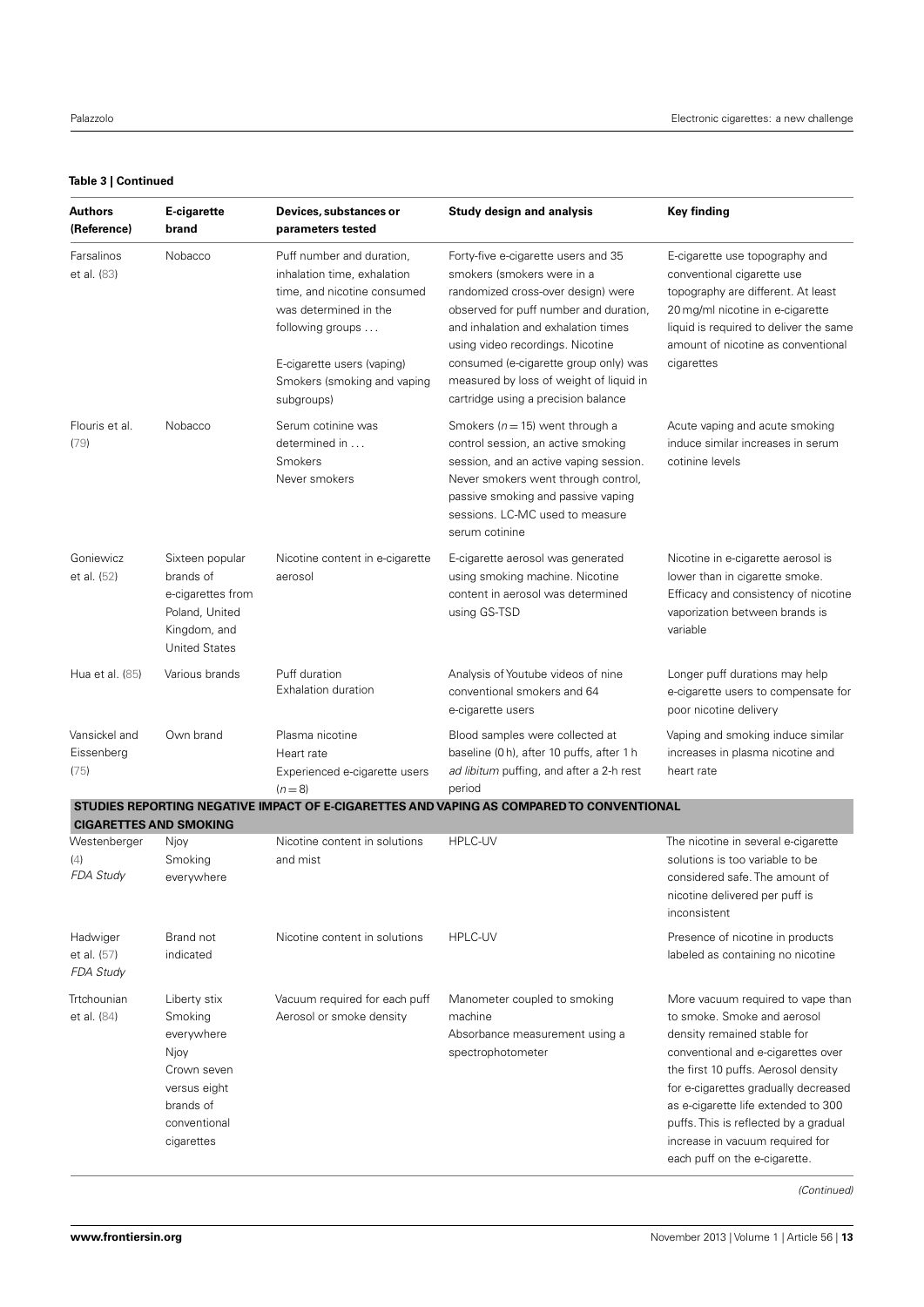#### **Table 3 | Continued**

| <b>Authors</b><br>(Reference)  | E-cigarette<br>brand                                                                                                                                                                 | Devices, substances or<br>parameters tested                                                                                                                                                                           | <b>Study design and analysis</b>                                                                                                                                                            | Key finding                                                                                                                                                                                                               |
|--------------------------------|--------------------------------------------------------------------------------------------------------------------------------------------------------------------------------------|-----------------------------------------------------------------------------------------------------------------------------------------------------------------------------------------------------------------------|---------------------------------------------------------------------------------------------------------------------------------------------------------------------------------------------|---------------------------------------------------------------------------------------------------------------------------------------------------------------------------------------------------------------------------|
| Trehy et al. (58)<br>FDA Study | Njoy<br>Smoking<br>everywhere<br><b>CIXI</b><br>Johnson Creek                                                                                                                        | Nicotine content in solutions<br>and nicotine delivery/puff                                                                                                                                                           | HPLC-UV<br>Smoking machine                                                                                                                                                                  | Nicotine in e-cigarette cartridges<br>and refill solutions is inaccurately<br>labeled and nicotine content varies<br>by manufacturer. The amount of<br>nicotine delivered per puff is<br>consistent.                      |
| Trtchounian<br>and Talbot (65) | Njoy<br>Ncig<br>Liberty stix<br>Crown seven<br>Smoking<br>everywhere<br>VapCigs                                                                                                      | Design flaws and defective<br>parts<br>Labels on cartridges, and<br>wrappers<br>Leakiness of cartridges<br>Disposal documentation<br>Errors in filling of mail orders<br>Instruction manual<br>Truth in advertisement | E-cigarettes were purchased online.<br>Information about the parameters<br>inspected was obtained via e-mail to<br>vendors or by visual inspection of the<br>product and product literature | Design flaws, lack of adequate<br>labeling, concerns about control and<br>health issues argue for removal of<br>e-cigarettes from the market                                                                              |
| Williams and<br>Talbot (86)    | Various brands                                                                                                                                                                       | Airflow rate required to<br>produce aerosol<br>Pressure drop<br>Aerosol density                                                                                                                                       | Airflow meter<br>Manometer<br>Absorbance measurement using a<br>spectrophotometer                                                                                                           | Significant variability exists between<br>and within brands of e-cigarettes in<br>the airflow rate required to produce<br>aerosol, the pressure drop, the<br>length of time cartridges last, and<br>production of aerosol |
| Cheah et al.<br>(60)           | Twenty different<br>brands of<br>e-cigarettes                                                                                                                                        | Nicotine content in cartridges<br>E-cigarettes quality and<br>documentation                                                                                                                                           | GC-MS<br>Visual inspection of the product and<br>product literature                                                                                                                         | Variable nicotine content in<br>cartridges of the same brand, and<br>inconsistency with product labeling,<br>along with misleading information<br>on labels raises concern about<br>e-cigarette safety                    |
| Cameron et al.<br>(62)         | Brands of<br>e-cigarette<br>nicotine solutions<br>and cartridges<br>tested include<br>Vapor liquid<br>No Brand liquid<br>Smart Smoke<br>liquid<br>BE112 cartridge<br>Vapor cartridge | Nicotine content in solutions<br>and cartridges                                                                                                                                                                       | LC-MS                                                                                                                                                                                       | Nicotine levels in e-cigarette<br>solutions were too variable to be<br>considered safe                                                                                                                                    |

HPLC-EC, high performance liquid chromatography – electrochemical detection; GS, gas chromatography; LC, liquid chromatography; GC-TSD, gas chromatography – thermionic specific detection; HPLC-UV, high performance liquid chromatography – ultraviolet detection; GS-MS, gas chromatography – mass spectrometry; LC-MS, liquid chromatography-mass spectrometry; NRT, nicotine replacement therapy.

study concerning a 42-year-old woman diagnosed with exogenous lipoid pneumonia due to e-cigarette use. She presented with a 7 month history of dyspnea, productive cough, and fevers which coincided with her use of e-cigarettes. Samples of her sputum, and bronchoalveolar lavage revealed lipid-laden macrophages. Glycerin, an ingredient added to e-cigarette solutions for the purpose of producing visual smoke when vaping, was thought to be the causative agent. Computed axial tomography (CAT) images of her lungs revealed areas of patchy ground glass superimposed on interlobular septal thickening, a pattern typical of a restrictive ventilatory defect with diffusion impairment, and consistent with the patient's diagnosis. Cessation of e-cigarette use resulted in improvement of her symptoms that was verified by follow-up lung radiography, however, pulmonary function testing still indicated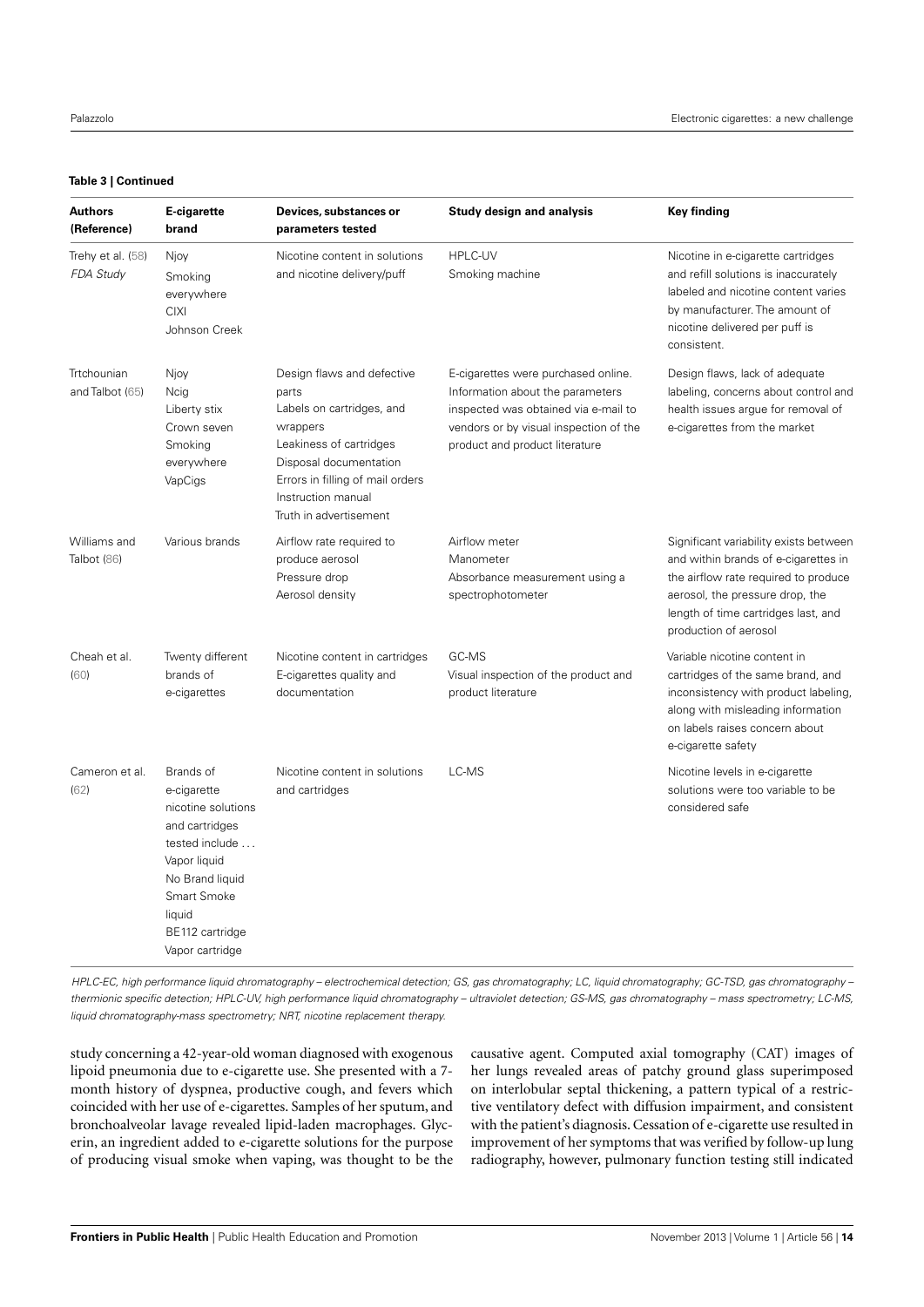mild diffusion impairment. Since the case study does not reveal if the patient is a current or ex-smoker and for how long, it is unclear whether the persistent diffusion impairment is a result of a concurrent or previous smoking habit, the use of e-cigarettes, or the after effects of lipoid pneumonia *per se*. In another report, Vardavas et al. [\(100\)](#page-18-37) found that 5 min of acute vaping among healthy smokers had no effect on basic pulmonary parameters [i.e., forced expiratory volume in 1 s ( $FEV<sub>1</sub>$ ), forced vital capacity (FVC), peak expiratory flow (PEF), or midexpiratory flows at 50 (MEF $_{50}$ ) and 75 (MEF $_{75}$ ) percent]. This is in agreement Flouris et al. [\(79\)](#page-18-16) who reported the  $FEV<sub>1</sub>/FVC$  ratio after acute vaping to be non-significantly reduced by 3.0% [\(79\)](#page-18-16). This study, also reported the  $FEV<sub>1</sub>/FVC$  ratio after acute tobacco smoking to be significantly reduced by 7.2%. Vardavas et al. [\(100\)](#page-18-37) did find decreased amounts of exhaled nitric oxide and increased peripheral airway resistance and impedance in smokers who vaped for 5 min. From these results they concluded that acute vaping has "immediate adverse physiological effects similar to some of the effects observed with smoking" but that the long-term health effects of vaping are not known and potentially harmful. The authors went on to qualify their conclusion by stating that although the differences in exhaled nitric oxide, airway resistance, and impedance were statistically significant, the differences are probably not clinically important. It is possible that the increased airway resistance and impedance demonstrated by Vardavas et al. [\(100\)](#page-18-37) is partially due to the nicotine inhaled from the e-cigarettes. Evidence for this is seen in a study reporting that non-smokers who inhaled nicotine (0–64 mg/ml) showed a dose-dependent increase in both the amount of coughing and airway obstruction, suggesting that nicotine stimulates afferent nerve endings in the bronchial mucosa which then triggers parasympathetic cholinergic pathways leading to bronchoconstriction [\(101\)](#page-18-38).

In recent years there has been an effort to clinically use exhaled nitric oxide as an important non-invasive adjunct to pulmonary function testing [\(102\)](#page-18-39) in order to monitor the degree of airway inflammation and eosinophilia [\(103,](#page-18-40) [104\)](#page-18-41) commonly observed in conditions such as asthma. Unfortunately, interpretation of exhaled nitric oxide levels in the clinical setting is complex and confusing requiring adjustments for gender, age, height, respiratory infection, allergies, and smoking [\(105,](#page-18-42) [106\)](#page-18-43). Given these difficulties, its validity is controversial. The major consensus in the literature is that the amount of exhaled nitric oxide is reduced in long-time smokers, as compared to non-smokers [\(105–](#page-18-42)[109\)](#page-19-0). In addition, it has been shown that smoking cessation is associated with an increase in exhaled nitric oxide back toward non-smoker levels [\(110\)](#page-19-1). A possible mechanism of action for the opposing relationship of exhaled nitric oxide in smokers versus non-smokers could be the high levels of carbon monoxide present in cigarette smoke since there is strong evidence suggesting that carbon monoxide inhibits nitric oxide production by blocking nitric oxide synthase activity [\(111,](#page-19-2) [112\)](#page-19-3). This mechanism is unlikely to occur with long-term vaping since carbon monoxide levels in e-cigarette mist are negligible [\(9\)](#page-16-8). In any case, there is no available literature showing the long-term effects of vaping on exhaled nitric oxide or carbon monoxide, although Caponnetto et al. [\(113\)](#page-19-4) did show exhaled carbon monoxide levels to decrease from 31 to 4 ppm, 29

to 2 ppm, and 35 to 5 ppm in three individuals who first successfully transitioned from conventional cigarettes to e-cigarettes and then quit e-cigarettes altogether. The first time carbon monoxide was measured, all individuals were heavy smokers (45 pack/year, 28 pack/year, and 89 pack/year histories). The final time that exhaled carbon monoxide was measured all individuals had been smoke- and vape-free for nearly 2 years. Using an experimental group of "healthy" smokers, Vardavas et al. [\(100\)](#page-18-37) reported a decreased fraction of exhaled nitric oxide (FENO) after just 5 min of vaping (from 13.02 to 10.89 ppb) which they correlated with airway inflammation and oxidative stress. In their introduction they state that "smokers have significantly lower concentrations of FENO – a non-invasive marker of bronchial inflammation – compared with non-smokers." On the other hand, in their discussion they state that "nitric oxide is an additional marker that has been implicated in the pathophysiology of airway diseases associated with smoking, is strongly correlated with eosinophilic inflammation and bronchial hyperactivity, and has become an established marker for assessing oxidative stress, indicating the immediate effect e-cigarette usage might have on pulmonary homeostasis." From these two statements and from their FENO results, it is unclear whether they mean that smoking and vaping produce less bronchial inflammation and oxidative stress or more bronchial inflammation and oxidative stress when compared to not smoking or not vaping.

Although base levels of nitric oxide tend to be lower in smokers compared to non-smokers, Chambers et al. [\(114\)](#page-19-5) observed significant increases in exhaled nitric oxide from 2.6 ppb before smoking to 4.8 ppb 1 min and 3.2 ppb 10 min after smoking a cigarette. Buda et al. [\(115\)](#page-19-6) reported FENO to be 18, 29, and 16% higher than baseline 30, 45, and 60 min after smoking a cigarette, respectively. The findings of Vardavas et al. [\(100\)](#page-18-37) concerning FENO levels after acute vaping are in direct opposition to what has been observed immediately after smoking a cigarette [\(114,](#page-19-5) [115\)](#page-19-6). These results clearly demonstrate that acute vaping and acute smoking affect pulmonary nitric oxide metabolism, and the associated airway inflammatory responses, differently. From the available literature it is not clear how vaping might affect pulmonary inflammatory processes, but, as previously indicated, glycerin has been linked to lipoid pneumonia [\(99\)](#page-18-36), and nicotine is known to generate endothelial dysfunction and systemic inflammation [\(16\)](#page-16-15). Propylene glycol mist has been shown to produce ocular and respiratory irritation [\(116\)](#page-19-7), and increase the risk of acquiring asthma [\(117\)](#page-19-8), although Robertson et al. [\(118\)](#page-19-9) reported that long-term inhalation of propylene glycol vapor by both monkeys and rats produced no deleterious pulmonary effects and Laugesen et al. [\(9\)](#page-16-8) found no ill effects in humans. Bahl et al. [\(119\)](#page-19-10) investigated the effects of a number of e-cigarette refill fluids on cultured human embryonic stem cells (hESCs), and human pulmonary fibroblasts (hPFs) and found that nicotine in e-cigarette refill fluids had no effect on hESC or hPF cytotoxicity at any concentration. However, they did report a positive correlation between hESC cytotoxicity, and the number and concentration of other chemicals used to flavor ecigarette refill fluids. Similar results were published by Romagna et al. [\(120\)](#page-19-11) who demonstrated that an extract of e-cigarette mist was less cytotoxic to cultured murine fibroblasts than an extract of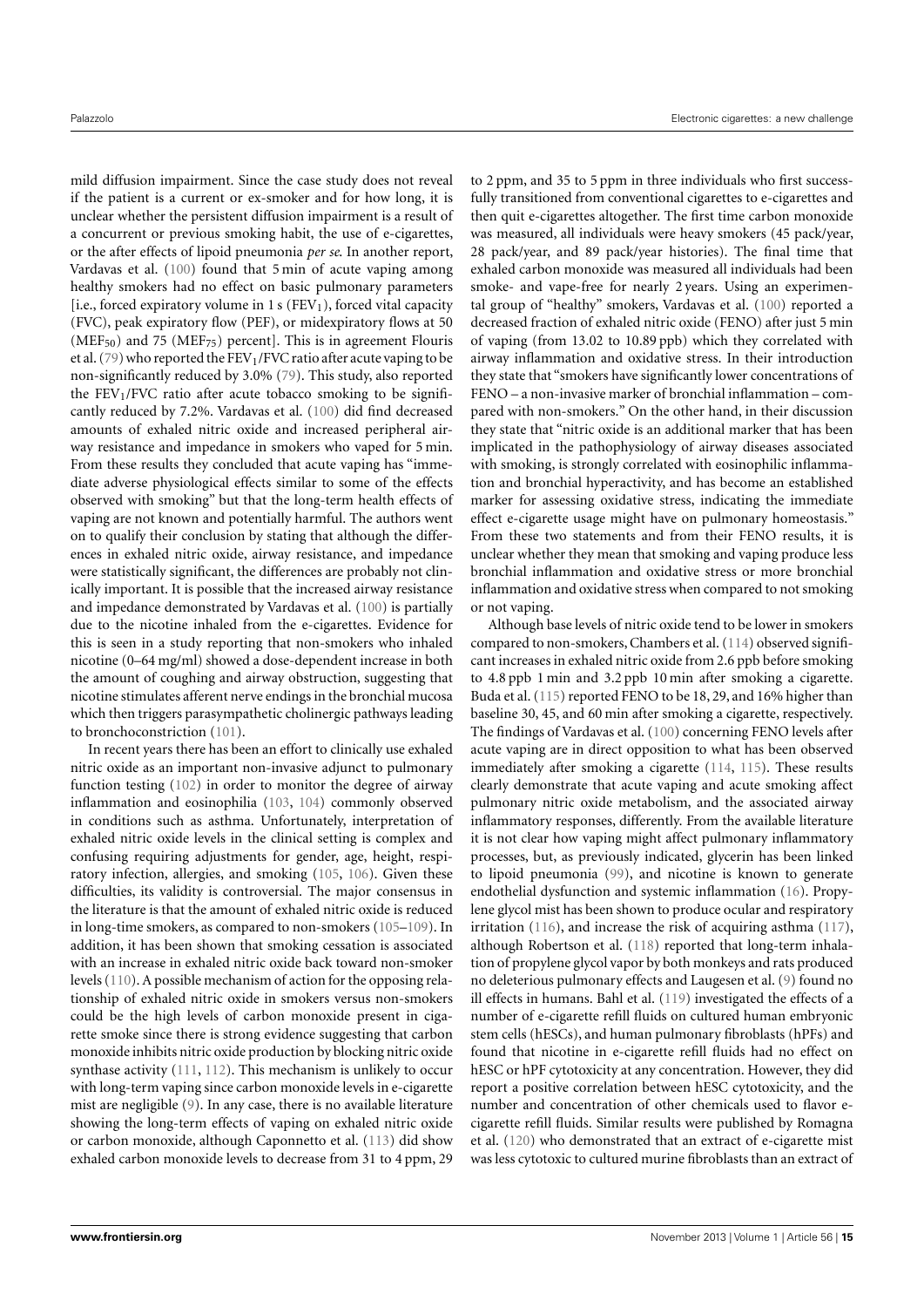| <b>Authors (Reference)</b>      | Study design                                  | <b>Subjects</b>                                                                                                                                                                                                                                                  | <b>Study location</b>                                                                                                                                                                                                                                                                                                                                                 | Key finding                                                                                                                                                                    |
|---------------------------------|-----------------------------------------------|------------------------------------------------------------------------------------------------------------------------------------------------------------------------------------------------------------------------------------------------------------------|-----------------------------------------------------------------------------------------------------------------------------------------------------------------------------------------------------------------------------------------------------------------------------------------------------------------------------------------------------------------------|--------------------------------------------------------------------------------------------------------------------------------------------------------------------------------|
|                                 |                                               |                                                                                                                                                                                                                                                                  | STUDIES REPORTING POSITIVE OR NEUTRAL IMPACT OF E-CIGARETTES AND VAPING ON HEALTH                                                                                                                                                                                                                                                                                     |                                                                                                                                                                                |
| Caponnetto et al.<br>(113)      | Three case<br>reports                         | A 47-year old male<br>A 38-year old female<br>A 65-year old male                                                                                                                                                                                                 | University of Catania, Catania, Italy                                                                                                                                                                                                                                                                                                                                 | Participants successfully switched<br>from conventional cigarettes to<br>e-cigarettes and then quit e-cigarettes.<br>Smoking cessation confirmed by<br>exhaled carbon monoxide |
| <b>Bahl et al. (119)</b>        | In vitro<br>cultures                          | Human embryonic stem cells,<br>and pulmonary fibroblasts                                                                                                                                                                                                         | University of California, Riverside,<br>California                                                                                                                                                                                                                                                                                                                    | Nicotine in e-cigarette refill fluids had<br>no effect on the cytotoxicity of human<br>embryonic stem cells                                                                    |
| Flouris et al. (121)            | Repeated-<br>measures<br>controlled<br>study  | Thirty human smokers<br>(8 male) cycled through a<br>control session, active<br>smoking session, and active<br>vaping session<br>Fifteen never smokers<br>(8 male) cycled through a<br>control session, passive<br>smoking session and passive<br>vaping session | FAME Laboratory, Institute of<br>Human Performance and<br>Rehabilitation, Center for Research<br>and Technology, Trikala, Greece<br>University of Thessaly, Trikala, and<br>Larissa, Greece<br>Palamas Health Center, Kardista,<br>Greece<br>University of Botswana, Botswana<br>University of Crete, Crete, Greece<br>University of Wolverhampton,<br>United Kingdom | Acute smoking, but not acute vaping,<br>induced increases in white blood cell<br>count, lymphocyte count and<br>granulocyte count                                              |
| Farsalinos and<br>Romagna (123) | Case report                                   | A 28-year old male with<br>chronic iodiopathic<br>neutrophilia                                                                                                                                                                                                   | Onasis Cardiac Surgery Center,<br>Kallithea, Greece and Abich ABICH<br>S.r.l. Toxicological Laboratory,<br>Verbania, Italy                                                                                                                                                                                                                                            | Smoking cessation and e-cigarette use<br>reversed symptoms of chronic<br>iodiopathic neutrophilia. Smoking<br>cessation was confirmed by exhaled<br>carbon monoxide            |
| Flouris et al. (79)             | Repeated-<br>measures<br>controlled<br>study  | Thirty human smokers (8<br>male) cycled through a control<br>session, active smoking<br>session and active vaping<br>session. Fifteen never<br>smokers (8 male) cycled<br>through a control session,<br>passive smoking session, and<br>passive vaping session   | FAME Laboratory, Institute of<br>Human Performance and<br>Rehabilitation, Center for Research<br>and Technology, Trikala, Greece                                                                                                                                                                                                                                      | Vaping produced smaller changes in<br>pulmonary function but similar<br>nicotinergic impact compared to<br>smoking                                                             |
| Romagna et al. (120)            | In vitro<br>cultures                          | Murine Fibroblasts                                                                                                                                                                                                                                               | ABICH S.R.L. Toxicological<br>Laboratory, Verbania, Italy                                                                                                                                                                                                                                                                                                             | Extract of e-cigarette mist is less<br>cytotoxic than extract of cigarette<br>smoke to murine fibroblasts                                                                      |
|                                 |                                               | STUDIES REPORTING NEGATIVE IMPACT OF E-CIGARETTES AND VAPING ON HEALTH                                                                                                                                                                                           |                                                                                                                                                                                                                                                                                                                                                                       |                                                                                                                                                                                |
| Bahl et al. (119)               | In vitro<br>cultures                          | Human embryonic stem cells,<br>and pulmonary fibroblasts                                                                                                                                                                                                         | University of California, Riverside,<br>California                                                                                                                                                                                                                                                                                                                    | The number and concentration of<br>chemicals (other than nicotine) used to<br>flavor e-cigarette refill fluids increased<br>cytotoxicity                                       |
| McCauly et al. (99)             | Case report                                   | A 42-year woman with<br>exogenous lipoid pneumonia                                                                                                                                                                                                               | Legacy Good Samaritan Medical<br>Center, Portland, Oregon                                                                                                                                                                                                                                                                                                             | Termination of e-cigarette use cleared<br>the exogenous lipoid pneumonia                                                                                                       |
| Vardavas et al. (100)           | Laboratory-<br>based<br>intervention<br>study | Active vaping (experimental)<br>for 5 min in smokers (14 men)<br>versus passive vaping<br>(control) for 5 min in 10<br>smokers randomly selected<br>from the experimental group                                                                                  | Participants from a community in<br>Athens, Greece                                                                                                                                                                                                                                                                                                                    | Five minutes acute vaping-induced a<br>decrease in exhaled nitric oxide, and an<br>increase in airway resistance and<br>impedance in experienced smokers                       |

# <span id="page-15-0"></span>**Table 4 | Studies involving clinical and physiological effects of acute vaping.**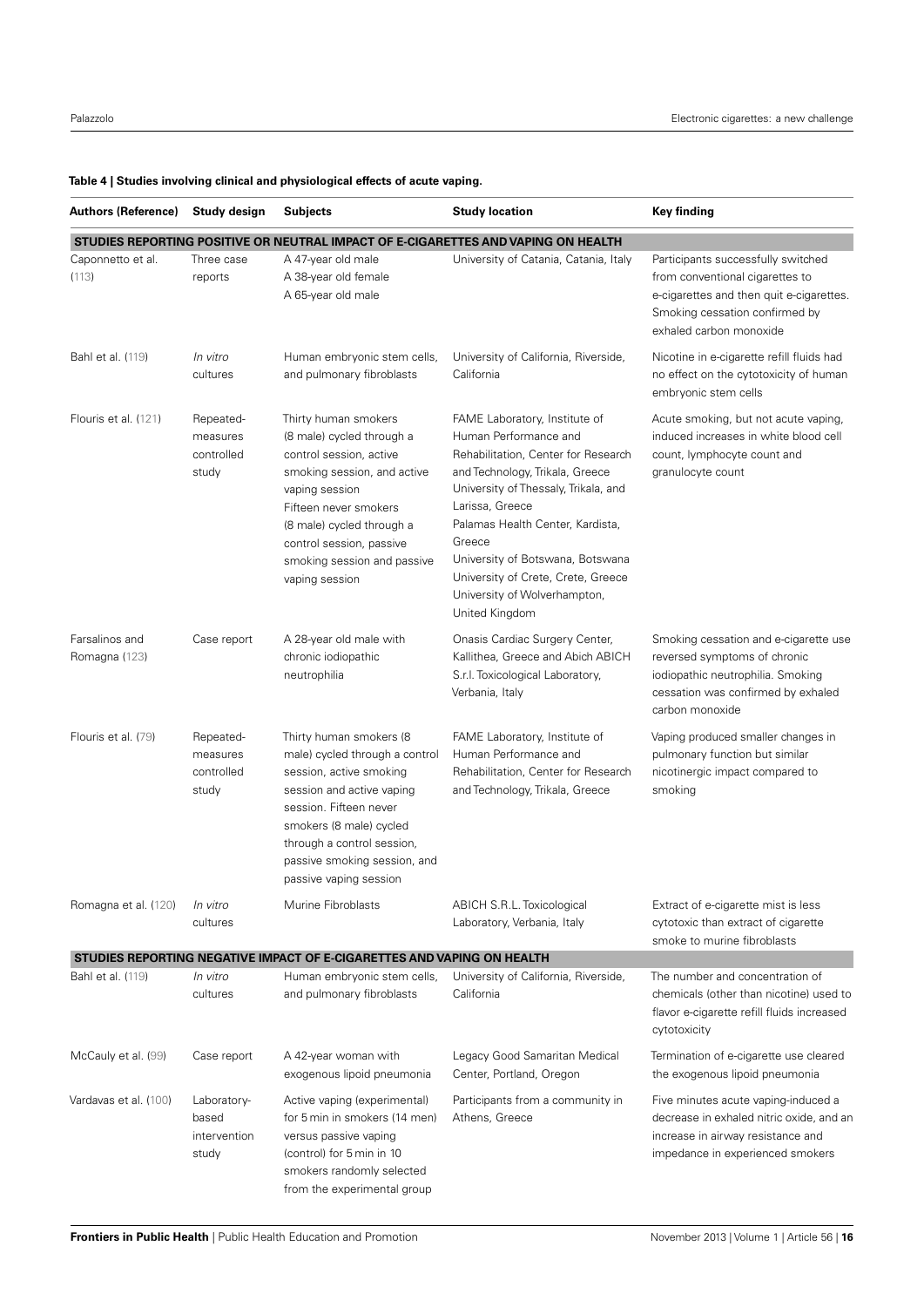tobacco cigarette smoke. A further indication that there are differences in the inflammatory responses between vapers and smokers is illustrated in a study reporting an absence of increased inflammatory indices in smokers asked to vape for 30 min compared to smokers who were asked to smoke for 30 min [\(121\)](#page-19-12). Acute smoking has long been known to increase white blood cell count, which is a sign of acute inflammatory load [\(122\)](#page-19-14). Flouris et al. [\(121\)](#page-19-12) were able to confirm elevations of white blood cell count, lymphocyte count, and granulocyte count in active smokers but not in active vapers. Support for this is seen in a recently published case report [\(123\)](#page-19-13) where a 36-year-old male with a nine packyear history of smoking exhibited reversal of chronic idiopathic neutrophilia symptoms after he quit smoking and started vaping. **[Table 4](#page-15-0)** summarizes the studies involving clinical and physiological effects of acute vaping.

### **CONCLUSION**

Despite the popularity e-cigarettes have gained worldwide, very little rigorous research has been done regarding the effects these devices have on human health. This article reviews the existing evidence-based literature, dealing with surveys soliciting personal views on vaping; studies analyzing potential toxins and contaminants in e-cigarette cartridges, solutions, and mist; reports profiling nicotine content, delivery, and pharmacokinetics; and clinical and physiological studies investigating the effects of acute vaping. When compared to the harmful effects of smoking, these studies suggest that vaping could be used as a possible "harm reduction" tool. There is evidence supporting e-cigarettes as an aide for smoking cessation, at least as successful as currently available FDA-approved NRTs. Less evidence exists to suggest that e-cigarettes are effective in recovery from nicotine dependence. More rigorous research is essential before any solid conclusions can be drawn about the dangers, or usefulness of e-cigarettes. In particular, more rigorous research is required delving into both acute and long-term cardiopulmonary effects of vaping, especially those experiments comparing the effects of vaping with those of smoking. E-cigarettes are fast becoming a new "tobacco" industry [\(124\)](#page-19-15) that could reduce the incidence of traditional smoking. It is also possible that e-cigarettes may either decrease or increase the incidence of nicotine addiction. Given these uncertainties, will the availability of e-cigarettes provide for healthier U.S. and world populations, as harm reductionists hope, or will other more dangerous ill effects ultimately emerge? Health care professionals must remain current with the literature concerning e-cigarettes and vaping. Only then can they make informed decisions aimed at maximizing human safety and minimizing the potential ill effects e-cigarettes may have on their patients and the public. Only then can the new challenge regarding e-cigarettes and vaping in clinical medicine and public health be adequately addressed.

## **ACKNOWLEDGMENTS**

The author would like to thank the faculty and staff of the DeBusk College of Osteopathic Medicine, Lincoln Memorial University for graciously providing constructive criticism, comments, and editorial assistance in the preparation of this manuscript.

#### **REFERENCES**

- <span id="page-16-0"></span>1. Modi N, Schmid B, Miller R. *Clearing the Smoke on e-Cigarettes*. New York, NY: UBS Securities LLC (2012). Available from: [http://www.stevevape.com/](http://www.stevevape.com/wp-content/uploads/2012/05/Clearing-the-Smoke-on-E-Cigarettes.pdf) [wp-content/uploads/2012/05/Clearing-the-Smoke-on-E-Cigarettes.pdf](http://www.stevevape.com/wp-content/uploads/2012/05/Clearing-the-Smoke-on-E-Cigarettes.pdf)
- <span id="page-16-1"></span>2. Woodcock J. *Letter to Mr. Matt Salmon, President, Electronic Cigarette Association*. (2013). Available from: [http://www.fda.gov/downloads/Drugs/](http://www.fda.gov/downloads/Drugs/GuidanceComplianceRegulatoryInformation/UCM225263.pdf) [GuidanceComplianceRegulatoryInformation/UCM225263.pdf](http://www.fda.gov/downloads/Drugs/GuidanceComplianceRegulatoryInformation/UCM225263.pdf)
- <span id="page-16-2"></span>3. Electronic Cigarette Consumer Reviews (ECCR). *ECCR*. (2013). Available from:<http://www.electroniccigaretteconsumerreviews.com/about-us>
- <span id="page-16-3"></span>4. Westenberger BJ. *Evaluation of e-Cigarettes*. St. Louis, MO: Department of Health and Human Services, Food and Drug Administration, Center for Drug Evaluation and Research, Division of Pharmaceutical Analysis (2009). Available from: [http://www.fda.gov/downloads/drugs/Scienceresearch/](http://www.fda.gov/downloads/drugs/Scienceresearch/UCM173250.pdf) [UCM173250.pdf](http://www.fda.gov/downloads/drugs/Scienceresearch/UCM173250.pdf)
- <span id="page-16-4"></span>5. Pandemic and All-Hazards Preparedness Reauthorization Act of 2013 Federal Food, Drug and Cosmetic Act as Amended through 2013, Pub L No 113-5, 127 Stat 161 (2013). Available from: [http://www.gpo.gov/fdsys/pkg/](http://www.gpo.gov/fdsys/pkg/PLAW113publ5/pdf/PLAW-113publ5.pdf) [PLAW113publ5/pdf/PLAW-113publ5.pdf](http://www.gpo.gov/fdsys/pkg/PLAW113publ5/pdf/PLAW-113publ5.pdf)
- <span id="page-16-5"></span>6. Smoking Everywhere, Inc. v. U.S. Food and Drug Administration and U.S. Department of Health and Human Services, 1:09-cv-00771-RJL (D DC 2009). Available from:<http://www.fdalawblog.net/files/smoking-everywhere-tro.pdf>
- <span id="page-16-6"></span>7. Sottera Inc., Doing Business as NJOY v. Food and Drug Administration, et al. (DC Cir 2010). Available from: [http://www.cadc.uscourts.](http://www.cadc.uscourts.gov/internet/opinions.nsf/D02F9D2CA50299F0852577F20070BCC2/$file/10-5032-1281606.pdf) [gov/internet/opinions.nsf/D02F9D2CA50299F0852577F20070BCC2/\\$file/](http://www.cadc.uscourts.gov/internet/opinions.nsf/D02F9D2CA50299F0852577F20070BCC2/$file/10-5032-1281606.pdf) [10-5032-1281606.pdf](http://www.cadc.uscourts.gov/internet/opinions.nsf/D02F9D2CA50299F0852577F20070BCC2/$file/10-5032-1281606.pdf)
- <span id="page-16-7"></span>8. U.S. FDA. Electronic cigarettes (e-cigarettes). *News Events*. (2013). Available from:<http://www.fda.gov/NewsEvents/PublicHealthFocus/ucm172906.htm>
- <span id="page-16-8"></span>9. Laugesen M. *Safety Report on the Ruyan® e-Cigarette and Inhaled Aerosol*. Christchurch: Health New Zealand Ltd (2008). Available from: [http://www.](http://www.healthnz.co.nz/RuyanCartridgeReport30-Oct-08.pdf) [healthnz.co.nz/RuyanCartridgeReport30-Oct-08.pdf](http://www.healthnz.co.nz/RuyanCartridgeReport30-Oct-08.pdf)
- <span id="page-16-9"></span>10. Cahn Z, Siegel M. Electronic cigarettes as a harm reduction strategy for tobacco control: a step forward or a repeat of past mistakes?*J Public Health Policy* (2011) **32**:16–31. doi[:10.1057/jphp.2010.41](http://dx.doi.org/10.1057/jphp.2010.41)
- <span id="page-16-10"></span>11. McAuley TR, Hopke PK, Zhao J, Babaian S. Comparison of the effects of ecigarette vapor and cigarette smoke on indoor air quality. *Inhal Toxicol* (2012) **24**:850–7. doi[:10.3109/08958378.2012.724728](http://dx.doi.org/10.3109/08958378.2012.724728)
- <span id="page-16-11"></span>12. Foulds J, Veldheer S, Berg A. Electronic cigarettes (e-cigs): views of aficionados and clinical/public health perspectives. *Int J Clin Pract* (2011) **65**:1037–42. doi[:10.1111/j.1742-1241.2011.02751.x](http://dx.doi.org/10.1111/j.1742-1241.2011.02751.x)
- <span id="page-16-12"></span>13. Foulds J, Veldheer S. Commentary on Etter & Bullen (2011): could ecigs become the ultimate nicotine maintenance device? *Addiction* (2011) **106**:2029–30. doi[:10.1111/j.1360-0443.2011.03532.x](http://dx.doi.org/10.1111/j.1360-0443.2011.03532.x)
- <span id="page-16-13"></span>14. Family Smoking Prevention and Tobacco Control and Federal Retirement Reform Act of 2009, Pub L No 111-31, 113 Stat 1776 (2009). Available from: <http://www.gpo.gov/fdsys/pkg/PLAW-111publ31/pdf/PLAW-111publ31.pdf>
- <span id="page-16-14"></span>15. Council on Science and Public Health (CSAPH), American Medical Association. Use of electronic cigarettes in smoking cessation programs. *Report 6 (A-10), 159th Annual Meeting*. Chicago, IL: American Medical Association House of Delegates. Available from: [http://www.ama-assn.org//resources/doc/csaph/](http://www.ama-assn.org//resources/doc/csaph/a10csaph6ft.pdf) [a10csaph6ft.pdf](http://www.ama-assn.org//resources/doc/csaph/a10csaph6ft.pdf)
- <span id="page-16-15"></span>16. Piano MR, Benowitz NL, Fitzgerald GA, Corbridge S, Heath J, Hahn E, et al. Impact of smokeless tobacco products on cardiovascular disease: implications for policy, prevention, and treatment: a policy statement from the American Heart Association. *Circulation* (2010) **122**:1520–44. doi[:10.1161/CIR.](http://dx.doi.org/10.1161/CIR.0b013e3181f432c3) [0b013e3181f432c3](http://dx.doi.org/10.1161/CIR.0b013e3181f432c3)
- <span id="page-16-16"></span>17. Avdalovic MV, Murin S. Electronic cigarettes: no such thing as a free lunch…Or puff. *Chest* (2012) **141**:1371–2. doi[:10.1378/chest.12-0205](http://dx.doi.org/10.1378/chest.12-0205)
- <span id="page-16-17"></span>18. Regan AK, Promoff G, Dube SR, Arrazola R. Electronic nicotine delivery systems: adult use and awareness of the'e-cigarette' in the USA.*Tob Control* (2013) **22**:19–23. doi[:10.1136/tobaccocontrol-2011-050044](http://dx.doi.org/10.1136/tobaccocontrol-2011-050044)
- <span id="page-16-18"></span>19. Kralikova E, Kubatova S, Truneckova K, Kmetova A, Hajek P. The electronic cigarette: what proportion of smokers have tried it and how many use it regularly? *Addiction* (2012) **107**:1528–9. doi[:10.1111/j.1360-0443.2012.03916.x](http://dx.doi.org/10.1111/j.1360-0443.2012.03916.x)
- <span id="page-16-19"></span>20. Kralikova E, Novak J, West O, Kmetova A, Hajek P. Do e-cigarettes have the potential to compete with conventional cigarettes? A survey of conventional cigarette smokers' experiences with e-cigarettes. *Chest* (2013) **144**:1609–14. doi[:10.1378/chest.12-2842](http://dx.doi.org/10.1378/chest.12-2842)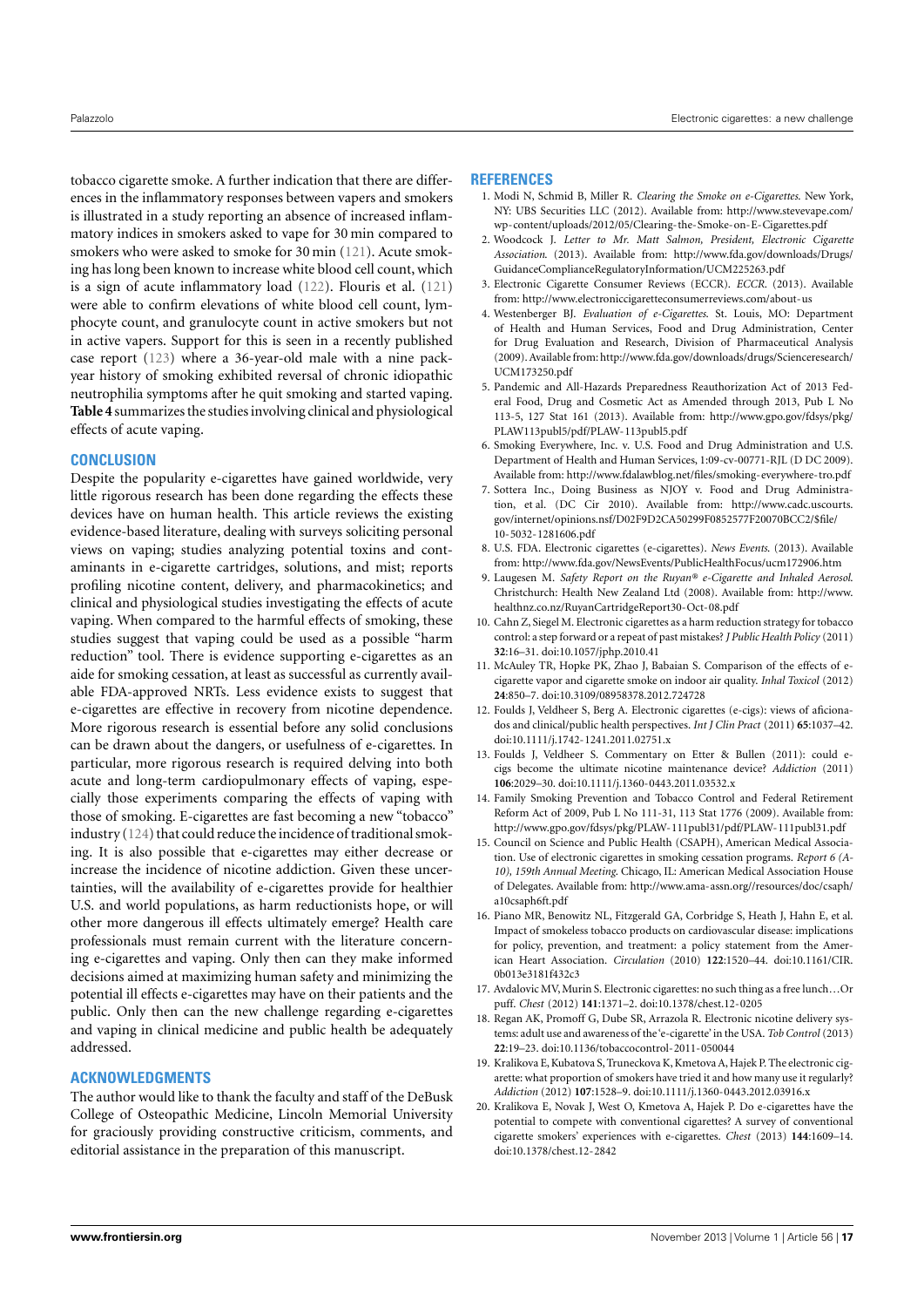- <span id="page-17-0"></span>21. Etter JF. Electronic cigarettes: a survey of users. *BMC Public Health* (2010) **10**:231. doi[:10.1186/1471-2458-10-231](http://dx.doi.org/10.1186/1471-2458-10-231)
- <span id="page-17-36"></span>22. Etter JF, Bullen C. Electronic cigarette: users profile, utilization, satisfaction and perceived efficacy. *Addiction* (2011) **106**:2017–28. doi[:10.1111/j.1360-0443.](http://dx.doi.org/10.1111/j.1360-0443.2011.03505.x) [2011.03505.x](http://dx.doi.org/10.1111/j.1360-0443.2011.03505.x)
- <span id="page-17-2"></span>23. Dawkins L, Turner J, Roberts A, Soar K. 'Vaping' profiles and preferences: an online survey of electronic cigarette users. *Addiction* (2013) **108**:1115–25. doi[:10.1111/add.12150](http://dx.doi.org/10.1111/add.12150)
- <span id="page-17-37"></span>24. Dockrell M, Morrison R, Bauld L, McNeill A. E-cigarettes: prevalence and attitudes in great britain. *Nicotine Tob Res* (2013) **15**:1737–44. doi[:10.1093/ntr/](http://dx.doi.org/10.1093/ntr/ntt057) [ntt057](http://dx.doi.org/10.1093/ntr/ntt057)
- <span id="page-17-1"></span>25. Farsalinos KE, Romagna G, Tsiapras D, Kyrzopoulos S, Voudris V. Evaluating nicotine levels selection and patterns of electronic cigarette use in a group of "vapers" who had achieved complete substitution of smoking. *Subst Abuse* (2013) **7**:139–46. doi[:10.4137/SART.S12756](http://dx.doi.org/10.4137/SART.S12756)
- <span id="page-17-3"></span>26. Barbeau AM, Burda J, Siegel M. Perceived efficacy of e-cigarettes versus nicotine replacement therapy among successful e-cigarette users: a qualitative approach. *Addict Sci Clin Pract* (2013) **8**:5. doi[:10.1186/1940-0640-8-5](http://dx.doi.org/10.1186/1940-0640-8-5)
- <span id="page-17-4"></span>27. Goniewicz ML, Lingas EO, Hajek P. Patterns of electronic cigarette use and user beliefs about their safety and benefits: an Internet survey. *Drug Alcohol Rev* (2013) **32**:133–40. doi[:10.1111/j.1465-3362.2012.00512.x](http://dx.doi.org/10.1111/j.1465-3362.2012.00512.x)
- <span id="page-17-5"></span>28. Polosa R, Caponnetto P, Morjaria JB, Papale G, Campagna D, Russo C. Effect of an electronic nicotine delivery device (e-cigarette) on smoking reduction and cessation: a prospective 6-month pilot study. *BMC Public Health* (2011) **11**:786. doi[:10.1186/1471-2458-11-786](http://dx.doi.org/10.1186/1471-2458-11-786)
- <span id="page-17-6"></span>29. Polosa R, Morjaria JB, Caponnetto P, Campagna D, Russo C, Alamo A, et al. Effectiveness and tolerability of electronic cigarette in real-life: a 24 month prospective observational study. *Intern Emerg Med* (2013). doi[:10.1007/](http://dx.doi.org/10.1007/s11739-013-0977-z) [s11739-013-0977-z](http://dx.doi.org/10.1007/s11739-013-0977-z)
- <span id="page-17-7"></span>30. Caponnetto P, Campagna D, Cibella F, Morjaria JB, Caruso M, Russo C, et al. EffiCiency and Safety of an eLectronic cigAreTte (ECLAT) as tobacco cigarettes substitute: a prospective 12-month randomized control design study. *PLoS One* (2013) **8**:e66317. doi[:10.1371/journal.pone.0066317](http://dx.doi.org/10.1371/journal.pone.0066317)
- <span id="page-17-8"></span>31. Caponnetto P, Auditore R, Russo C, Cappello GC, Polosa R. Impact of an electronic cigarette on smoking reduction and cessation in schizophrenic smokers: a prospective 12-month pilot study. *Int J Environ Res Public Health* (2013) **10**:446–61. doi[:10.3390/ijerph10020446](http://dx.doi.org/10.3390/ijerph10020446)
- <span id="page-17-9"></span>32. Vickerman KA, Carpenter KM, Altman T, Nash CM, Zbikowski SM. Use of electronic cigarettes among state tobacco cessation quitline callers. *Nicotine Tob Res* (2013) **15**:1787–91. doi[:10.1093/ntr/ntt061](http://dx.doi.org/10.1093/ntr/ntt061)
- <span id="page-17-10"></span>33. Hua M, Alfi M, Talbot P. Health-related effects reported by electronic cigarette users in online forums. *J Med Internet Res* (2013) **15**:e59. doi[:10.2196/jmir.2324](http://dx.doi.org/10.2196/jmir.2324)
- <span id="page-17-11"></span>34. Pokhrel P, Fagan P, Little MA, Kawamoto CT, Herzog TA. Smokers who try e-cigarettes to quit smoking: findings from a multiethnic study in Hawaii. *Am J Public Health* (2013) **103**:e57–62. doi[:10.2105/AJPH.2013.301453](http://dx.doi.org/10.2105/AJPH.2013.301453)
- <span id="page-17-12"></span>35. Sutfin EL, McCoy TP, Morrell HE, Hoeppner BB, Wolfson M. Electronic cigarette use by college students. *Drug Alcohol Depend* (2013) **131**:214–21. doi[:10.1016/j.drugalcdep.2013.05.001](http://dx.doi.org/10.1016/j.drugalcdep.2013.05.001)
- <span id="page-17-13"></span>36. Cho JH, Shin E, Moon SS. Electronic-cigarette smoking experience among adolescents. *J Adolesc Health* (2011) **49**:542–6. doi[:10.1016/j.jadohealth.2011.](http://dx.doi.org/10.1016/j.jadohealth.2011.08.001) [08.001](http://dx.doi.org/10.1016/j.jadohealth.2011.08.001)
- <span id="page-17-14"></span>37. Pepper JK, Reiter PL, McRee AL, Cameron LD, Gilkey MB, Brewer NT. Adolescent males' awareness of and willingness to try electronic cigarettes. *J Adolesc Health* (2013) **52**:144–50. doi[:10.1016/j.jadohealth.2012.09.014](http://dx.doi.org/10.1016/j.jadohealth.2012.09.014)
- <span id="page-17-15"></span>38. Choi K, Fabian L, Mottey N, Corbett A, Forster J. Young adults' favorable perceptions of snus, dissolvable tobacco products, and electronic cigarettes: findings from a focus group study. *Am J Public Health* (2012) **102**:2088–93. doi[:10.2105/AJPH.2011.300525](http://dx.doi.org/10.2105/AJPH.2011.300525)
- <span id="page-17-16"></span>39. Choi K, Forster J. Characteristics associated with awareness, perceptions, and use of electronic nicotine delivery systems among young US Midwestern adults. *Am J Public Health* (2013) **103**:556–61. doi[:10.2105/AJPH.](http://dx.doi.org/10.2105/AJPH.2012.300947) [2012.300947](http://dx.doi.org/10.2105/AJPH.2012.300947)
- <span id="page-17-17"></span>40. Goniewicz ML, Zielinska-Danch W. Electronic cigarette use among teenagers and young adults in Poland. *Pediatrics* (2012) **130**:e879–85. doi[:10.1542/peds.](http://dx.doi.org/10.1542/peds.2011-3448) [2011-3448](http://dx.doi.org/10.1542/peds.2011-3448)
- <span id="page-17-18"></span>41. Hughes JR, Shiffman S, Callas P, Zhang J. A meta-analysis of the efficacy of over-the-counter nicotine replacement. *Tob Control* (2003) **12**:21–7. doi[:10.1136/tc.12.1.21](http://dx.doi.org/10.1136/tc.12.1.21)
- <span id="page-17-21"></span>42. Rennard SI, Glover ED, Leischow S, Daughton DM, Glover PN, Muramoto M, et al. Efficacy of the nicotine inhaler in smoking reduction: a doubleblind, randomized trial. *Nicotine Tob Res* (2006) **8**:555–64. doi[:10.1080/](http://dx.doi.org/10.1080/14622200600789916) [14622200600789916](http://dx.doi.org/10.1080/14622200600789916)
- <span id="page-17-19"></span>43. Stead LF, Perera R, Bullen C, Mant D, Hartmann-Boyce J, Cahill K, et al. Nicotine replacement therapy for smoking cessation. *Cochrane Database Syst Rev* (2012) **11**:CD000146. doi[:10.1002/14651858.CD000146.pub4](http://dx.doi.org/10.1002/14651858.CD000146.pub4)
- <span id="page-17-20"></span>44. Hughes JR, Keely J, Naud S. Shape of the relapse curve and long-term abstinence among untreated smokers. *Addiction* (2004) **99**:29–38. doi[:10.1111/j.](http://dx.doi.org/10.1111/j.1360-0443.2004.00540.x) [1360-0443.2004.00540.x](http://dx.doi.org/10.1111/j.1360-0443.2004.00540.x)
- <span id="page-17-22"></span>45. Siegel MB, Tanwar KL, Wood KS. Electronic cigarettes as a smoking-cessation tool: results from an online survey. *Am J Prev Med* (2011) **40**:472–5. doi[:10.](http://dx.doi.org/10.1016/j.amepre.2010.12.006) [1016/j.amepre.2010.12.006](http://dx.doi.org/10.1016/j.amepre.2010.12.006)
- <span id="page-17-23"></span>46. Bullen C, Howe C, Laugesen M, McRobbie H, Parag V, Williman J, et al. Electronic cigarettes for smoking cessation: a randomised controlled trial. *Lancet* (2013). doi[:10.1016/S0140-6736\(13\)61842-5](http://dx.doi.org/10.1016/S0140-6736(13)61842-5)
- <span id="page-17-24"></span>47. Li J, Bullen C, Newcombe R, Walker N, Walton D. The use and acceptability of electronic cigarettes among New Zealand smokers. *N Z Med J* (2013) **126**:48–57.
- <span id="page-17-25"></span>48. Cobb NK, Abrams DB. E-cigarette or drug-delivery device? Regulating novel nicotine products. *N Engl J Med* (2011) **365**:193–5. doi[:10.1056/](http://dx.doi.org/10.1056/NEJMp1105249) [NEJMp1105249](http://dx.doi.org/10.1056/NEJMp1105249)
- <span id="page-17-26"></span>49. Talhout R, Schulz T, Florek E, van Benthem J, Wester P, Opperhuizen A. Hazardous compounds in tobacco smoke. *Int J Environ Res Public Health* (2011) **8**:613–28. doi[:10.3390/ijerph8020613](http://dx.doi.org/10.3390/ijerph8020613)
- <span id="page-17-27"></span>50. Williams M, Villarreal A, Bozhilov K, Lin S, Talbot P. Metal and silicate particles including nanoparticles are present in electronic cigarette cartomizer fluid and aerosol. *PLoS One* (2013) **8**:3. doi[:10.1371/journal.pone.0057987](http://dx.doi.org/10.1371/journal.pone.0057987)
- <span id="page-17-28"></span>51. Stepanov I, Jensen J, Hatsukami D, Hecht SS. Tobacco-specific nitrosamines in new tobacco products. *Nicotine Tob Res* (2006) **8**:309–13. doi[:10.1080/](http://dx.doi.org/10.1080/14622200500490151) [14622200500490151](http://dx.doi.org/10.1080/14622200500490151)
- <span id="page-17-29"></span>52. Goniewicz ML, Kuma T, Gawron M, Knysak J, Kosmider L. Nicotine levels in electronic cigarettes. *Nicotine Tob Res* (2013) **15**:158–66. doi[:10.1093/ntr/](http://dx.doi.org/10.1093/ntr/nts103) [nts103](http://dx.doi.org/10.1093/ntr/nts103)
- <span id="page-17-30"></span>53. Goniewicz ML, Knysak J, Gawron M, Kosmider L, Sobczak A, Kurek J, et al. Levels of selected carcinogens and toxicants in vapour from electronic cigarettes. *Tob Control* (2013). doi[:10.1136/tobaccocontrol-2012-050859](http://dx.doi.org/10.1136/tobaccocontrol-2012-050859)
- <span id="page-17-41"></span>54. Schripp T, Markewitz D, Thornley S, Glover M, Laugesen M. Does ecigarette consumption cause passive vaping? *Indoor Air* (2013) **23**:25–31. doi[:10.1111/j.1600-0668.2012.00792.x](http://dx.doi.org/10.1111/j.1600-0668.2012.00792.x)
- <span id="page-17-40"></span>55. Kim HJ, Shin HS. Determination of tobacco-specific nitrosamines in replacement liquids of electronic cigarettes by liquid chromatography-tandem mass spectrometry. *J Chromatogr A* (2013) **1291**:48–55. doi[:10.1016/j.chroma.2013.](http://dx.doi.org/10.1016/j.chroma.2013.03.035) [03.035](http://dx.doi.org/10.1016/j.chroma.2013.03.035)
- <span id="page-17-31"></span>56. Pellegrino RM, Tinghino B, Mangiaracina G, Marani A, Vitali M, Protano C, et al. Electronic cigarettes: an evaluation of exposure to chemicals and fine particulate matter (PM). *Ann Ig* (2012) **24**:279–88.
- <span id="page-17-32"></span>57. Hadwiger ME, Trehy ML, Ye W, Moore T, Allgire J, Westenberger B. Identification of amino-tadalafil and rimonabant in electronic cigarette products using high pressure liquid chromatography with diode array and tandem mass spectrometric detection. *J Chromatogr A* (2010) **1217**:7547–55. doi[:10.1016/j.chroma.2010.10.018](http://dx.doi.org/10.1016/j.chroma.2010.10.018)
- <span id="page-17-33"></span>58. Moorea TW, Allgirea JF, Woodruffa JT, Ahadia SS, Blacka JC, Westenberger BJ. Analysis of electronic cigarette Cartridges, refill solutions and smoke from nicotine and nicotine related impurities. *J Liq Chromatogr Relat Technol* (2011) **34**:1442–58. doi[:10.1080/10826076.2011.572213](http://dx.doi.org/10.1080/10826076.2011.572213)
- <span id="page-17-34"></span>59. Bullen C, McRobbie H, Thornley S, Glover M, Laugesen M. Effect of an electronic nicotine delivery device (e cigarette) on desire to smoke and withdrawal, user preferences and nicotine delivery: randomised cross-over trial.*Tob Control* (2010) **19**:98–103. doi[:10.1136/tc.2009.031567](http://dx.doi.org/10.1136/tc.2009.031567)
- <span id="page-17-35"></span>60. Cheah NP, Chong NW, Tan J, Morsed FA, Yee SK. Electronic nicotine delivery systems: regulatory and safety challenges: Singapore perspective. *Tob Control* (2012). doi[:10.1136/tobaccocontrol-2012-050483](http://dx.doi.org/10.1136/tobaccocontrol-2012-050483)
- <span id="page-17-38"></span>61. Flouris AD, Oikonomou DN. Electronic cigarettes: miracle or menace? *BMJ* (2010) **340**:c311. doi[:10.1136/bmj.c311](http://dx.doi.org/10.1136/bmj.c311)
- <span id="page-17-39"></span>62. Cameron JM, Howell DN, White JR, Andrenyak DM, Layton ME, Roll JM. Variable and potentially fatal amounts of nicotine in e-cigarette nicotine solutions. *Tob Control* (2013). doi[:10.1136/tobaccocontrol-2012-050604](http://dx.doi.org/10.1136/tobaccocontrol-2012-050604)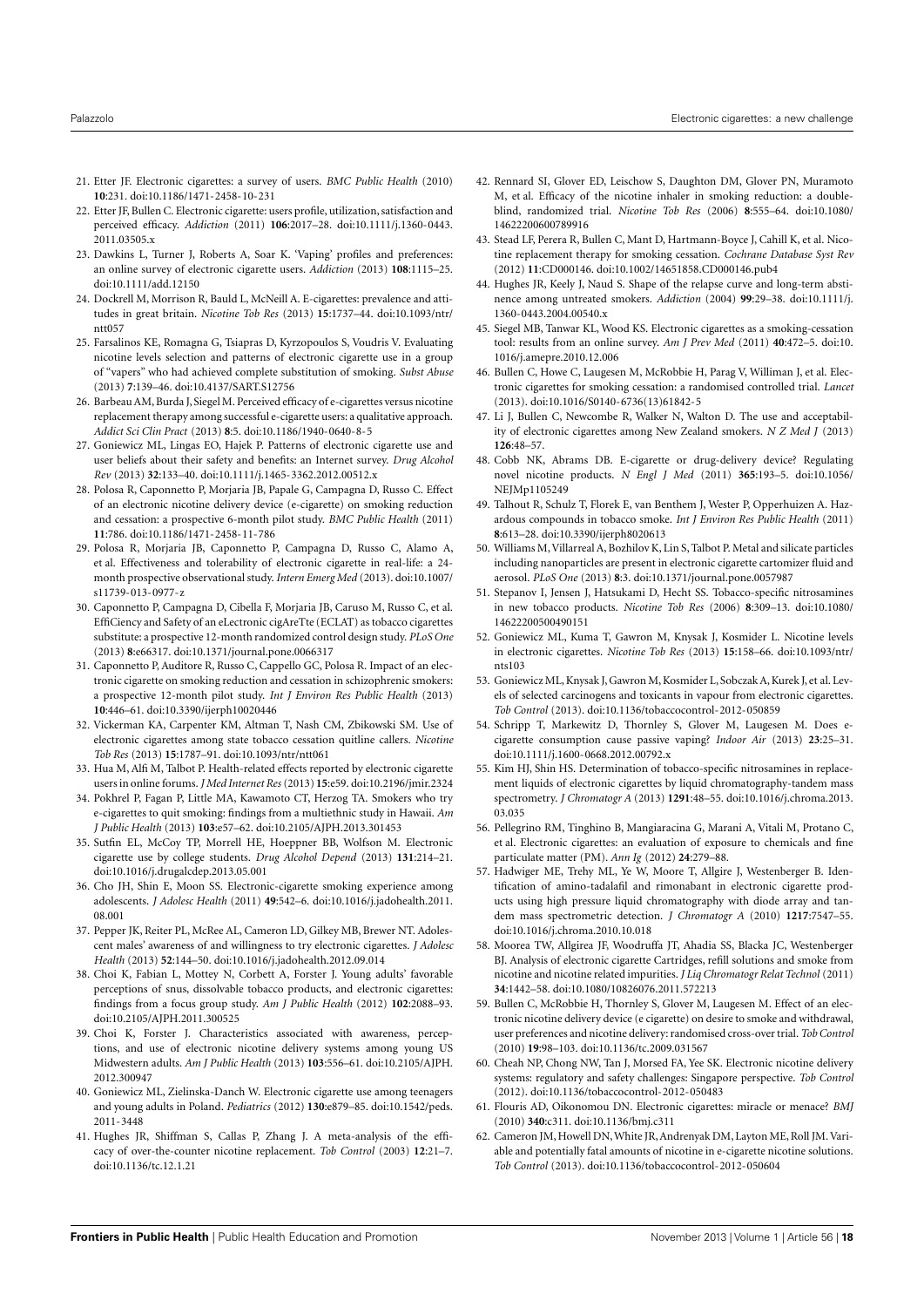- <span id="page-18-0"></span>63. Etter JF, Zäther E, Svensson S. Analysis of refill liquids for electronic cigarettes. *Addiction* (2013) **108**:1671–9. doi[:10.1111/add.12235](http://dx.doi.org/10.1111/add.12235)
- <span id="page-18-1"></span>64. Chu VL. Nicotine replacement therapy for tobacco use cessation: reference table. *J Pharm Pract* (2006) **19**:297–300. doi[:10.1177/0897190007300456](http://dx.doi.org/10.1177/0897190007300456)
- <span id="page-18-2"></span>65. Trtchounian A, Talbot P. Electronic nicotine delivery systems: is there a need for regulation? *Tob Control* (2011) **20**:47–52. doi[:10.1136/tc.2010.037259](http://dx.doi.org/10.1136/tc.2010.037259)
- <span id="page-18-3"></span>66. Eissenberg T. Electronic nicotine delivery devices: ineffective nicotine delivery and craving suppression after acute administration. *Tob Control* (2010) **19**:87–8. doi[:10.1136/tc.2009.033498](http://dx.doi.org/10.1136/tc.2009.033498)
- <span id="page-18-4"></span>67. Vansickel AR, Cobb CO, Weaver MF, Eissenberg TE. A clinical laboratory model for evaluating the acute effects of electronic "cigarettes": nicotine delivery profile and cardiovascular and subjective effects. *Cancer Epidemiol Biomarkers Prev* (2010) **19**:1945–53. doi[:10.1158/1055-9965.EPI-10-0288](http://dx.doi.org/10.1158/1055-9965.EPI-10-0288)
- <span id="page-18-5"></span>68. Hughes JR, Goldstein MG, Hurt RD, Shiffman S. Recent advances in the pharmacotherapy of smoking. *JAMA* (1999) **281**:72–6. doi[:10.1001/jama.281.1.72](http://dx.doi.org/10.1001/jama.281.1.72)
- <span id="page-18-6"></span>69. Anczak JD, Nogler RA II. Tobacco cessation in primary care: maximizing intervention strategies. *Clin Med Res* (2003) **1**:201–16. doi[:10.3121/cmr.1.3.201](http://dx.doi.org/10.3121/cmr.1.3.201)
- <span id="page-18-7"></span>70. Lunell E, Molander L, Ekberg K, Wahren J. Site of nicotine absorption from a vapour inhaler – comparison with cigarette smoking. *Eur J Clin Pharmacol* (2000) **55**:737–41. doi[:10.1007/s002280050007](http://dx.doi.org/10.1007/s002280050007)
- <span id="page-18-8"></span>71. Foulds J, Burke M, Steinberg M, Williams JM, Ziedonis DM. Advances in pharmacotherapy for tobacco dependence. *Expert Opin Emerg Drugs* (2004) **9**:39–53. doi[:10.1517/14728214.9.1.39](http://dx.doi.org/10.1517/14728214.9.1.39)
- <span id="page-18-9"></span>72. Sahu SK, Tiwari M, Bhangare RC, Pandit GG. Particle size distributions of mainstream and exhaled cigarette smoke and predictive deposition in human respiratory tract. *Aerosol Air Qual Res* (2013) **13**:324–32.
- <span id="page-18-11"></span>73. Zhang Y, Sumner W, Chen DR. In vitro particle size distributions in electronic and conventional cigarette aerosols suggest comparable deposition patterns. *Nicotine Tob Res* (2012) **15**:501–8. doi[:10.1093/ntr/nts165](http://dx.doi.org/10.1093/ntr/nts165)
- <span id="page-18-10"></span>74. Ingebrethsen BJ, Cole SK, Alderman SL. Electronic cigarette aerosol particle size distribution measurements. *Inhal Toxicol* (2012) **24**:976–84. doi[:10.3109/](http://dx.doi.org/10.3109/08958378.2012.744781) [08958378.2012.744781](http://dx.doi.org/10.3109/08958378.2012.744781)
- <span id="page-18-12"></span>75. Vansickel AR, Eissenberg T. Electronic cigarettes: effective nicotine delivery after acute administration. *Nicotine Tob Res* (2013) **15**:267–70. doi[:10.1093/](http://dx.doi.org/10.1093/ntr/ntr316) [ntr/ntr316](http://dx.doi.org/10.1093/ntr/ntr316)
- <span id="page-18-14"></span>76. Dawkins L, Corcoran O. Acute electronic cigarette use: nicotine delivery and subjective effects in regular users. *Psychopharmacology (Berl)* (2013). doi[:10.1007/s00213-013-3249-8](http://dx.doi.org/10.1007/s00213-013-3249-8)
- <span id="page-18-13"></span>77. Vansickel AR, Weaver MF, Eissenberg T. Clinical laboratory assessment of the abuse liability of an electronic cigarette. *Addiction* (2012) **107**:1493–500. doi[:10.1111/j.1360-0443.2012.03791.x](http://dx.doi.org/10.1111/j.1360-0443.2012.03791.x)
- <span id="page-18-15"></span>78. Etter JF, Bullen C. Saliva cotinine levels in users of electronic cigarettes. *Eur Respir J* (2011) **38**:1219–20. doi[:10.1183/09031936.00066011](http://dx.doi.org/10.1183/09031936.00066011)
- <span id="page-18-16"></span>79. Flouris AD, Chorti MS, Poulianiti KP, Jamurtas AZ, Kostikas K, Tzatzarakis MN, et al. Acute impact of active and passive electronic cigarette smoking on serum cotinine and lung function. *Inhal Toxicol* (2013) **25**:91–101. doi[:10.3109/08958378.2012.758197](http://dx.doi.org/10.3109/08958378.2012.758197)
- <span id="page-18-17"></span>80. Benowitz NL, Hansson A, Jacob P III. Cardiovascular effects of nasal and transdermal nicotine and cigarette smoking. *Hypertension* (2002) **39**:1107–12. doi[:10.1161/01.HYP.0000018825.76673.EA](http://dx.doi.org/10.1161/01.HYP.0000018825.76673.EA)
- <span id="page-18-18"></span>81. Najem B, Houssière A, Pathak A, Janssen C, Lemogoum D, Xhaët O, et al. Acute cardiovascular and sympathetic effects of nicotine replacement therapy. *Hypertension* (2006) **47**:1162–7. doi[:10.1161/01.HYP.0000219284.47970.34](http://dx.doi.org/10.1161/01.HYP.0000219284.47970.34)
- <span id="page-18-19"></span>82. Czogala J, Cholewinski M, Kutek A, Zielinska-Danch W. Evaluation of changes in hemodynamic parameters after the use of electronic nicotine delivery systems among regular cigarette smokers. *Przegl Lek* (2012) **69**:841–5.
- <span id="page-18-20"></span>83. Farsalinos KE, Romagna G, Tsiapras D, Kyrzopoulos S, Voudris V. Evaluation of electronic cigarette use (vaping) topography and estimation of liquid consumption: implications for research protocol standards definition and for public health authorities' regulation. *Int J Environ Res Public Health* (2013) **10**:2500–14. doi[:10.3390/ijerph10062500](http://dx.doi.org/10.3390/ijerph10062500)
- <span id="page-18-21"></span>84. Trtchounian A, Williams M, Talbot P. Conventional and electronic cigarettes (e-cigarettes) have different smoking characteristics. *Nicotine Tob Res* (2010) **12**:905–12. doi[:10.1093/ntr/ntq114](http://dx.doi.org/10.1093/ntr/ntq114)
- <span id="page-18-22"></span>85. Hua M, Yip H, Talbot P. Mining data on usage of electronic nicotine delivery systems (ENDS) from YouTube videos. *J Med Internet Res* (2013) **15**:e59. doi[:10.1136/tobaccocontrol-2011-050226](http://dx.doi.org/10.1136/tobaccocontrol-2011-050226)
- <span id="page-18-23"></span>86. Williams M, Talbot P. Variability among electronic cigarettes in the pressure drop, airflow rate, and aerosol production. *Nicotine Tob Res* (2011) **13**:1276–83. doi[:10.1093/ntr/ntr164](http://dx.doi.org/10.1093/ntr/ntr164)
- <span id="page-18-24"></span>87. Sherwood N. Effects of nicotine on human pschomotor performance. *Hum Psychopharmacol* (1993) **8**:155–84. doi[:10.1002/hup.470080302](http://dx.doi.org/10.1002/hup.470080302)
- <span id="page-18-25"></span>88. Heishman SJ, Kleykamp BA, Singleton EG. Meta-analysis of the acute effects of nicotine and smoking on human performance. *Psychopharmacology (Berl)* (2010) **210**:453–69. doi[:10.1007/s00213-010-1848-1](http://dx.doi.org/10.1007/s00213-010-1848-1)
- <span id="page-18-26"></span>89. Baron JA. Beneficial effects of nicotine and cigarette smoking: the real, the possible and the spurious. *Br Med Bull* (1996) **52**:58–73. doi[:10.1093/](http://dx.doi.org/10.1093/oxfordjournals.bmb.a011533) [oxfordjournals.bmb.a011533](http://dx.doi.org/10.1093/oxfordjournals.bmb.a011533)
- <span id="page-18-27"></span>90. Dawkins L, Turner J, Crowe E. Nicotine derived from the electronic cigarette improves time-based prospective memory in abstinent smokers. *Psychopharmacology (Berl)* (2013) **227**:377–84. doi[:10.1007/s00213-013-2983-2](http://dx.doi.org/10.1007/s00213-013-2983-2)
- <span id="page-18-28"></span>91. Dawkins L, Turner J, Hasna S, Soar K. The electronic-cigarette: effects on desire to smoke, withdrawal symptoms and cognition. *Addict Behav* (2012) **37**:970–3. doi[:10.1016/j.addbeh.2012.03.004](http://dx.doi.org/10.1016/j.addbeh.2012.03.004)
- <span id="page-18-29"></span>92. Evans DE, Drobes DJ. Nicotine self-medication of cognitive-attentional processing. *Addict Bio* (2009) **14**:32–42. doi[:10.1111/j.1369-1600.2008.00130.x](http://dx.doi.org/10.1111/j.1369-1600.2008.00130.x)
- <span id="page-18-30"></span>93. Laviolette SR, van der Kooy D. The neurobiology of nicotine addiction: bridging the gap from molecules to behaviour. *Nat Rev Neurosci* (2004) **5**:55–65. doi[:10.1038/nrn1298](http://dx.doi.org/10.1038/nrn1298)
- <span id="page-18-31"></span>94. Lewis A, Miller JH, Lea RA. Monoamine oxidase and tobacco dependence. *Neurotoxicology* (2007) **28**:182–95. doi[:10.1016/j.neuro.2006.05.019](http://dx.doi.org/10.1016/j.neuro.2006.05.019)
- <span id="page-18-32"></span>95. Fowler JS, Volkow ND, Wang GJ, Pappas N, Logan J, Shea C, et al. Brain monoamine oxidase A inhibition in cigarette smokers. *Proc Natl Acad Sci U S A* (1996) **93**:14065–9. doi[:10.1073/pnas.93.24.14065](http://dx.doi.org/10.1073/pnas.93.24.14065)
- <span id="page-18-33"></span>96. Fowler JS, Volkow ND, Wang GJ, Pappas N, Logan J, MacGregor R, et al. Inhibition of monoamine oxidase B in the brains of smokers. *Nature* (1996) **379**:733–6. doi[:10.1038/379733a0](http://dx.doi.org/10.1038/379733a0)
- <span id="page-18-34"></span>97. Casella G, Caponnetto P, Polosa R. Therapeutic advances in the treatment of nicotine addiction: present and future. *Ther Adv Chronic Dis* (2010) **1**:95–106. doi[:10.1177/2040622310374896](http://dx.doi.org/10.1177/2040622310374896)
- <span id="page-18-35"></span>98. Gross J, Stitzer ML. Nicotine replacement: ten-week effects on tobacco withdrawal symptoms. *Psychopharmacology (Berl)* (1989) **98**:334–41. doi[:10.1007/](http://dx.doi.org/10.1007/BF00451684) [BF00451684](http://dx.doi.org/10.1007/BF00451684)
- <span id="page-18-36"></span>99. McCauley L, Markin C, Hosmer D. An unexpected consequence of electronic cigarette use. *Chest* (2012) **141**:1110–3. doi[:10.1378/chest.11-1334](http://dx.doi.org/10.1378/chest.11-1334)
- <span id="page-18-37"></span>100. Vardavas CI, Anagnostopoulos N, Kougias M, Evangelopoulou V, Connolly GN, Behrakis PK. Short-term pulmonary effects of using an electronic cigarette: impact on respiratory flow resistance, impedance, and exhaled nitric oxide. *Chest* (2012) **141**:1400–6. doi[:10.1378/chest.11-2443](http://dx.doi.org/10.1378/chest.11-2443)
- <span id="page-18-38"></span>101. Hansson L, Choudry NB, Karlsson JA, Fuller RW. Inhaled nicotine in humans: effect on the respiratory and cardiovascular systems. *J Appl Physiol* (1994) **76**:2420–7.
- <span id="page-18-39"></span>102. Smith AD, Taylor DR. Is exhaled nitric oxide measurement a useful clinical test in asthma? *Curr Opin Allergy Clin Immunol* (2005) **5**:49–56. doi[:10.1097/](http://dx.doi.org/10.1097/00130832-200502000-00010) [00130832-200502000-00010](http://dx.doi.org/10.1097/00130832-200502000-00010)
- <span id="page-18-40"></span>103. Jatakanon A, Lim S, Kharitonov SA, Chung KF, Barnes PJ. Correlation between exhaled nitric oxide, sputum eosinophils, and methacholine responsiveness in patients with mild asthma. *Thorax* (1998) **53**:91–5. doi[:10.1136/thx.53.2.91](http://dx.doi.org/10.1136/thx.53.2.91)
- <span id="page-18-41"></span>104. Taylor DR, Pijnenburg MW, Smith AD, de Jongste JC. Exhaled nitric oxide measurements: clinical application and interpretation. *Thorax* (2006) **61**:817–27. doi[:10.1136/thx.2005.056093](http://dx.doi.org/10.1136/thx.2005.056093)
- <span id="page-18-42"></span>105. Taylor DR, Mandhane P, Greene JM, Hancox RJ, Filsell S, McLachlan CR, et al. Factors affecting exhaled nitric oxide measurements: the effect of sex. *Respir Res* (2007) **8**:82. doi[:10.1186/1465-9921-8-82](http://dx.doi.org/10.1186/1465-9921-8-82)
- <span id="page-18-43"></span>106. Karrasch S, Ernst K, Behr J, Heinrich J, Huber RM, Nowak D, et al. Exhaled nitric oxide and influencing factors in a random population sample. *Respir Med* (2011) **105**:713–8. doi[:10.1016/j.rmed.2010.11.002](http://dx.doi.org/10.1016/j.rmed.2010.11.002)
- 107. Malinovschi A, Janson C, Holmkvist T, Norback D, Merilainen P, Hogman M. Effect of smoking on exhaled nitric oxide and flow-independent nitric oxide exchange parameters. *Eur Respir J* (2006) **28**:339–45. doi[:10.1183/09031936.](http://dx.doi.org/10.1183/09031936.06.00113705) [06.00113705](http://dx.doi.org/10.1183/09031936.06.00113705)
- 108. Habib SS, Ahmed SM, Al Drees AM, Husain A. Effect of cigarette smoking on fractional exhaled nitric oxide in Saudi medical college students. *J Pak Med Assoc* (2011) **61**:120–3.